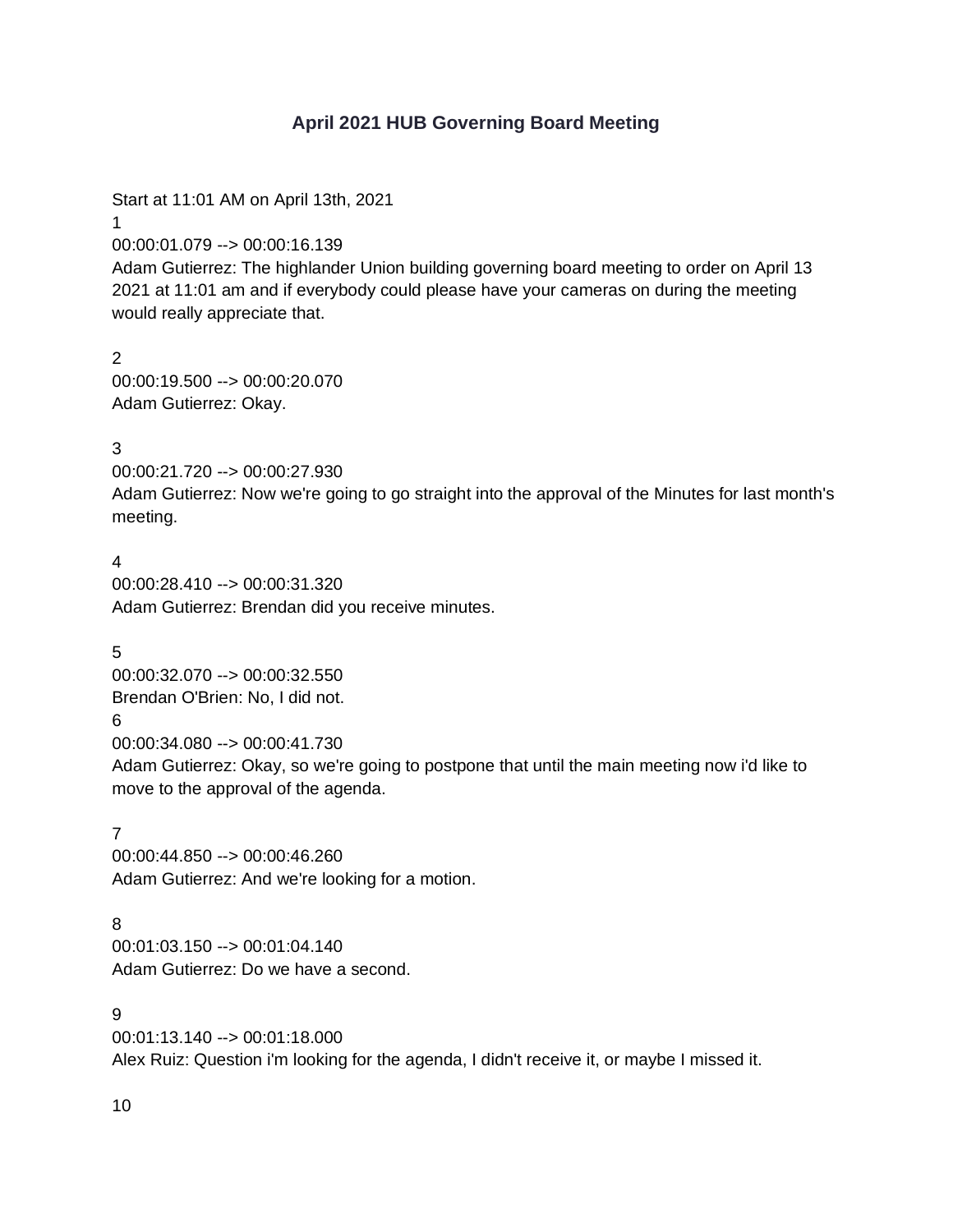00:01:19.380 --> 00:01:21.180 Adam Gutierrez: Let me go ahead and send it out to you again.

11 00:01:36.180 --> 00:01:36.450 Alex Ruiz: Thanks.

12 00:01:37.980 --> 00:01:38.430 Adam Gutierrez: No problem.

13 00:01:49.980 --> 00:01:50.610 Alex Ruiz: To approve.

14 00:01:52.650 --> 00:01:53.460 Adam Gutierrez: Okay.

15 00:01:54.180 --> 00:01:54.660 Second.

16 00:01:56.490 --> 00:01:58.320 Adam Gutierrez: Okay, and if everybody could text.

17 00:01:58.380 --> 00:02:01.170 Adam Gutierrez: In the chat if you are in favor.

18 00:02:08.790 --> 00:02:11.310 Adam Gutierrez: Okay, any opposed.

19 00:02:13.200 --> 00:02:14.310 Adam Gutierrez: Any abstentions.

20 00:02:21.090 --> 00:02:26.850 Adam Gutierrez: The motion passes 10 00 and with that we're going to move on to the Chair report.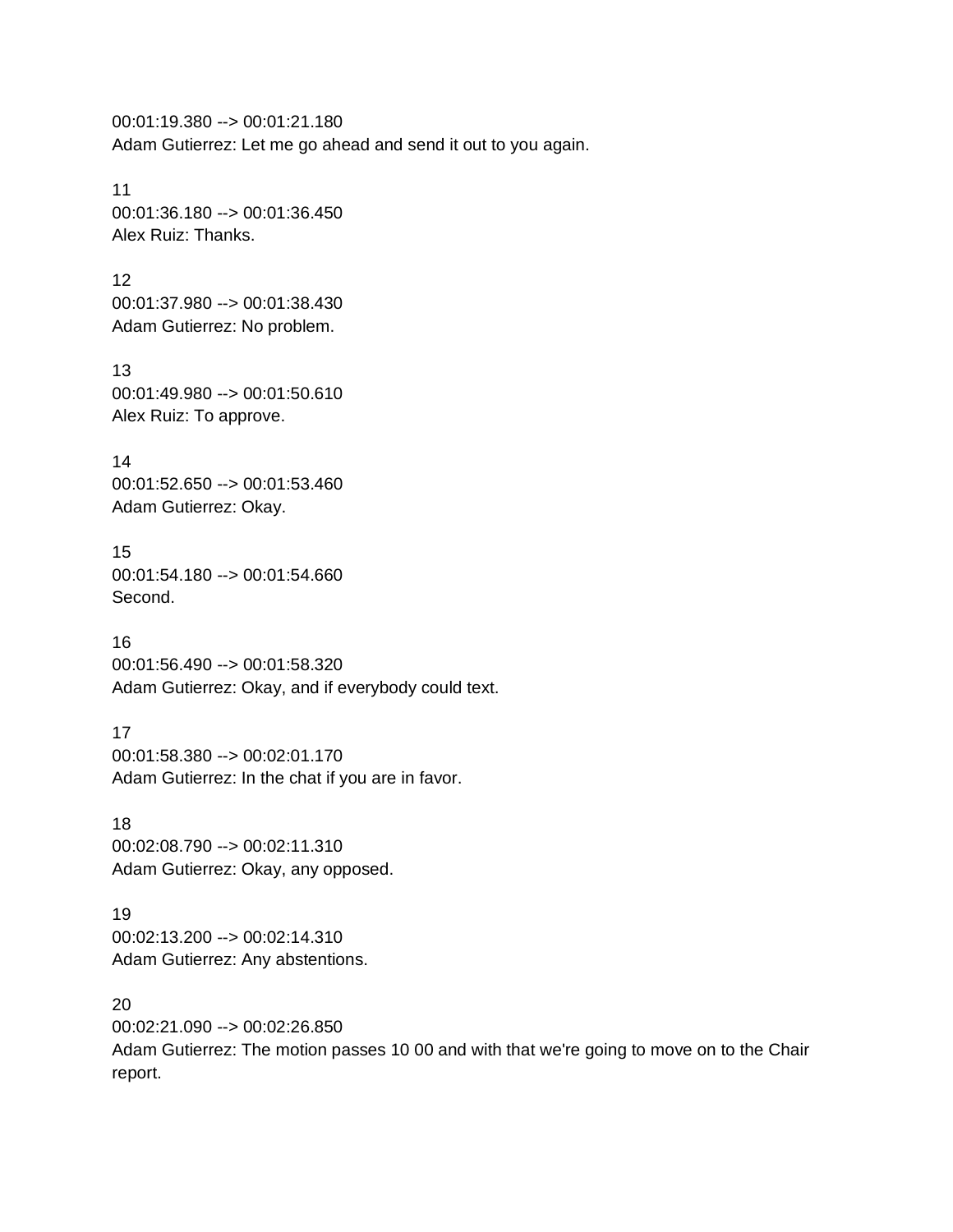21 00:02:27.930 --> 00:02:28.680 Adam Gutierrez: So.

### 22

00:02:29.700 --> 00:02:36.660 Adam Gutierrez: For the April meeting what I wanted to emphasize today is again the importance of having.

### 23

00:02:38.040 --> 00:02:50.310

Adam Gutierrez: Individuals participating in the subcommittee meetings, I know that me Brendan Alex and Judith participated in the last finance subcommittee meeting.

### 24

00:02:51.060 --> 00:03:04.230

Adam Gutierrez: we're going over some very important topics and some different capital projects that will be investing in in the upcoming year so we're getting the budget ready for fiscal year 2021 2022.

25 00:03:07.920 --> 00:03:12.720 Adam Gutierrez: So yeah we do have another meeting coming up.

## 26

00:03:14.880 --> 00:03:18.030 Adam Gutierrez: Let me just double check the day.

27 00:03:19.110 --> 00:03:22.200 Adam Gutierrez: And these were all sent.

### 28

00:03:25.290 --> 00:03:27.360 Adam Gutierrez: And the meeting dates were sent out.

## 29

00:03:31.530 --> 00:03:34.830 Adam Gutierrez: So everybody should have a copy of the.

### 30

00:03:42.630 --> 00:03:53.070

Adam Gutierrez: So yeah we'll have our second April finance subcommittee meeting Friday April 23 so that's going to be coming up in the next two weeks.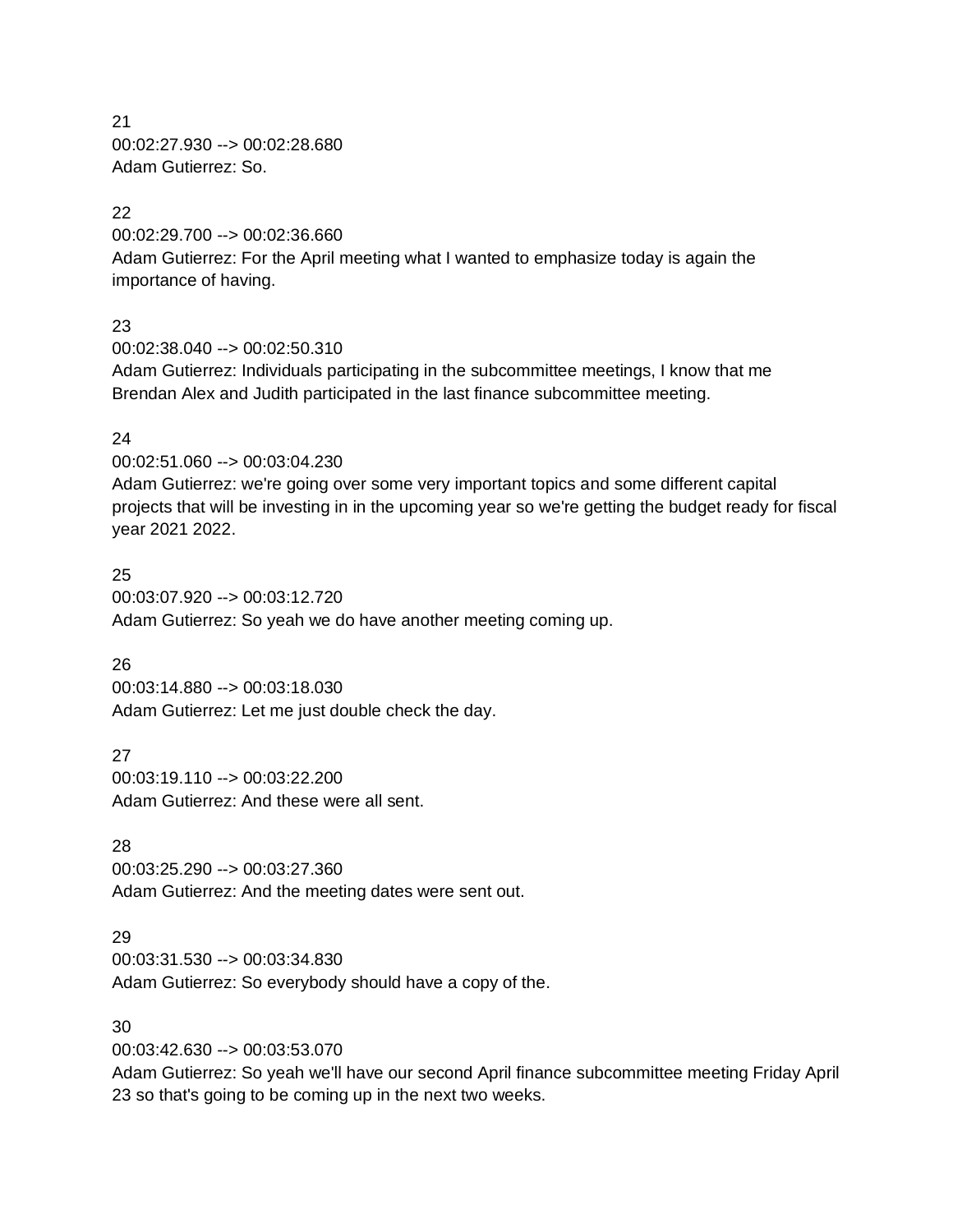# 31 00:03:55.470 --> 00:04:13.620

Adam Gutierrez: And there will be will be going over a lot of the topics that we discovered or not discovered but discussed in this past meeting and then we're also looking to have a bylaw subcommittee meeting, which was intended to be today at noon, however i'm gonna have to.

# 32

# 00:04:15.870 --> 00:04:31.140

Adam Gutierrez: i'm gonna have to reschedule that meeting, because I do have a job interview later today so i'll get back to everybody on when the bylaw subcommittee meeting will commence in that subcommittee meeting we're going to be reviewing.

# 33

00:04:32.970 --> 00:04:41.670

Adam Gutierrez: The bylaws regarding the Finance Committee and perhaps looking at if we want to look at.

# 34

00:04:45.780 --> 00:05:04.200

Adam Gutierrez: Adjusting perhaps the stipend to encourage participation in these meetings and then we'll also be revisiting the hub board stipend So these are very important topics they pertain to each and every one of you, and I would just encourage.

# 35

00:05:07.350 --> 00:05:10.140 Adam Gutierrez: Participation again at these meetings.

36 00:05:12.330 --> 00:05:14.160 Adam Gutierrez: Okay, and then for.

## 37

00:05:16.020 --> 00:05:20.880 Adam Gutierrez: For the next board meeting it looks like we're going to have to be extending past an hour.

## 38

00:05:22.500 --> 00:05:33.780

Adam Gutierrez: So please let me know ahead of time if your availability is not clear, after the next meeting, which will be Friday may 14 at noon.

39 00:05:34.410 --> 00:05:47.010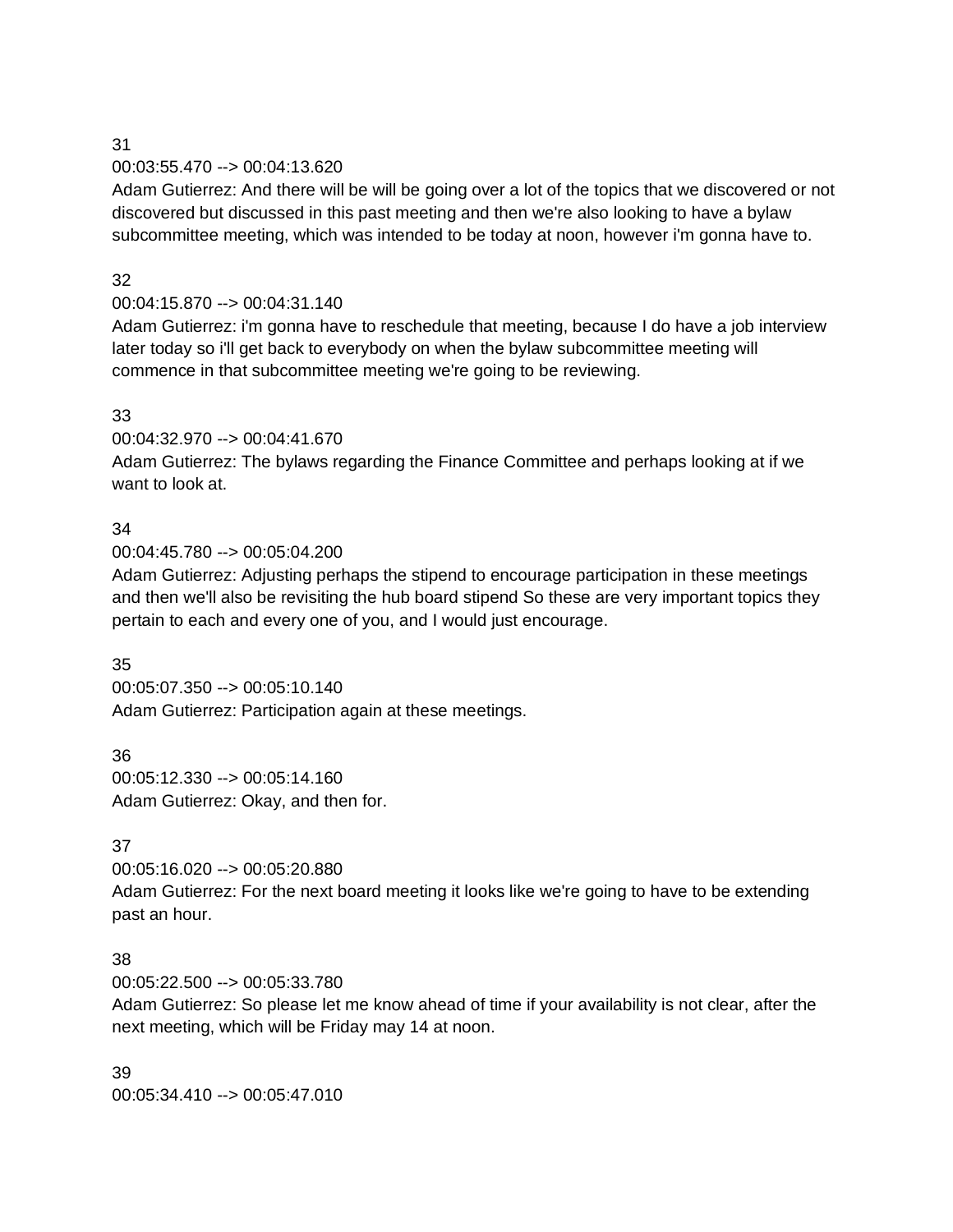Adam Gutierrez: If you have obligations at 1pm after just let me know if too many of the Members are not able to meet at that time, then we can always go ahead and reschedule that meeting for a different time.

# 40

## 00:05:52.110 --> 00:06:05.730

Adam Gutierrez: And yeah Brendan I don't know if you wanted to elaborate on that meeting, I know that we were going to go over some of the the finance discussions that we've been talking about and there were going to be different individuals presenting.

## 41

00:06:06.750 --> 00:06:14.190 Brendan O'Brien: Sure, so for the name meeting i'll be doing a presentation on the proposed budget.

# 42

00:06:14.790 --> 00:06:26.130

Brendan O'Brien: For the hub, and it will be in depth with the capital projects that Adam alluded to, and those projects will have already been discussed at the subcommittee level.

# 43

00:06:26.550 --> 00:06:30.360 Brendan O'Brien: And again just to reiterate what I said I encourage folks if you can attend.

## 44

00:06:30.690 --> 00:06:38.640

Brendan O'Brien: To review those this board will have an opportunity to review them, but the subcommittee is an opportunity for me to get some opinion in advance.

## 45

00:06:38.970 --> 00:06:46.680

Brendan O'Brien: about the direction of these projects, and also to do research on any proposed projects that the subcommittee recommends.

## 46

00:06:46.920 --> 00:07:03.510

Brendan O'Brien: Or that the Governing Board recommends, so that by the time we get to maze meeting you have 100% snapshot of the budget proposal is and going through the numbers, so that by june's meeting, we can take a formal vote on the approval.

### 47

00:07:04.260 --> 00:07:15.000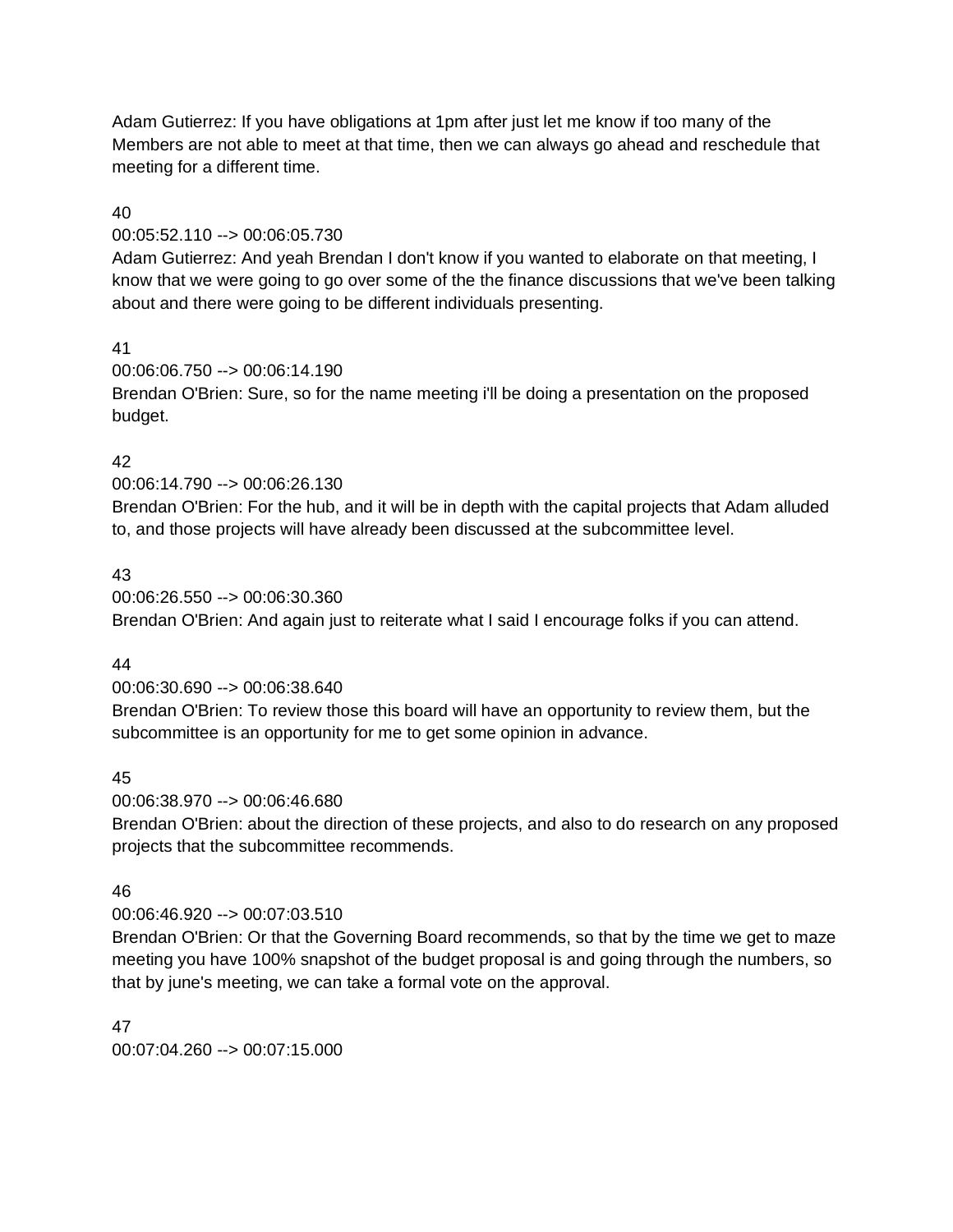Brendan O'Brien: I don't want to get into a situation that we have had in the past, where, because of timing it's a June budget presentation and followed immediately by a vote, I want to give you all time to.

### 48

### 00:07:15.750 --> 00:07:22.560

Brendan O'Brien: Look at the presentation asked me questions, some of those questions I know Denise is not on the call today, but she will be in May.

### 49

### 00:07:22.830 --> 00:07:33.750

Brendan O'Brien: she'll be able to answer the more in depth university style questions but also there may be some times, where there might be a comment or think that we need to look at and that gives me another month before the meeting.

### 50

### 00:07:34.470 --> 00:07:46.080

Brendan O'Brien: In June to answer them for you and to get to a point that by that June meeting we're really just reviewing any questions or comments that were made previously, and then taking it to a vote and not having.

### 51

### 00:07:48.630 --> 00:07:56.790

Brendan O'Brien: A conversation that then has to have a vote followed right afterwards so that's we're looking at for May and.

### 52

### 00:07:58.290 --> 00:08:07.350

Brendan O'Brien: Any questions about that and I guess I don't want to take your time out and i'll wait until my time, but that's sort of teen off what i'll get into a little bit during my report so.

## 53

00:08:11.460 --> 00:08:19.680 Adam Gutierrez: So I think that that's going to cover for that's going to cover my report for the day and then we'll move.

### 54

00:08:20.730 --> 00:08:21.540 Adam Gutierrez: On to you Brendan.

### 55

## 00:08:22.560 --> 00:08:32.100

Brendan O'Brien: Okay, great um so i'll take it out of order, since we've already are talking about budget, you know, again, the main meeting is important so.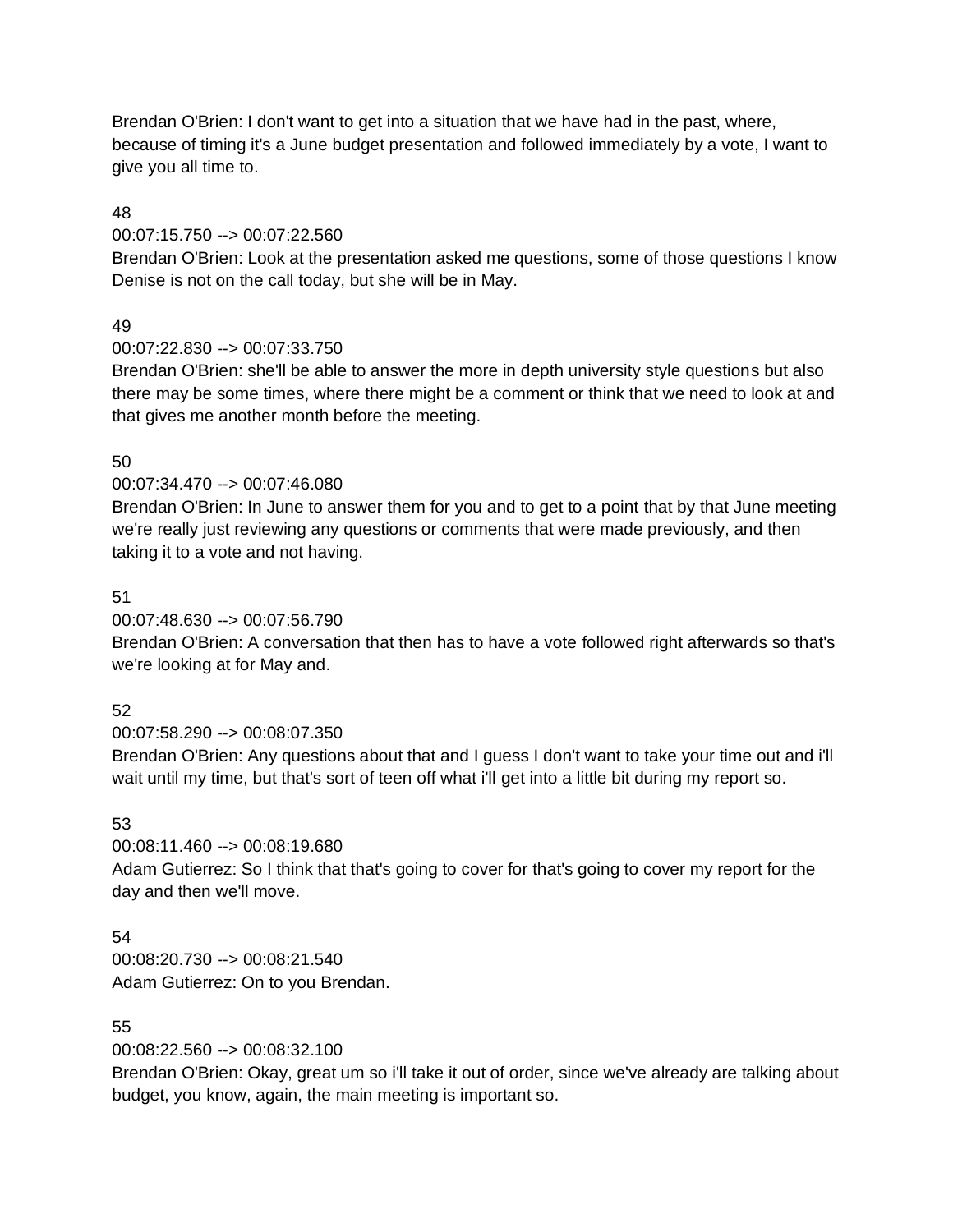56 00:08:33.270 --> 00:08:37.350 Brendan O'Brien: we'll be going into the what I call the core aspects of the budget.

# 57

# 00:08:38.130 --> 00:08:54.030

Brendan O'Brien: That is the salaries benefits campus assessments, the debt service that we have those items that are standard for our budget on a year to year basis, and then the what we call within the.

## 58

# 00:08:54.960 --> 00:09:01.830

Brendan O'Brien: terminology of the campus budget, the non salary expenditures, those are things like capital improvement projects such as.

# 59

# 00:09:02.400 --> 00:09:19.500

Brendan O'Brien: Looking at this year furniture for the Grad lounge furniture for the first floor lobby and latitude that I shared with you last month and also some additional projects like new patio chairs out on the Plaza we are looking at automatic blind replacement throughout the building.

## 60

# 00:09:19.830 --> 00:09:22.500

Brendan O'Brien: we're looking at updates to our Internet.

## 61

## 00:09:22.590 --> 00:09:30.600

Brendan O'Brien: infrastructure throughout the process of looking at a return to site and do and having some really good conversations with it is.

# 62

# 00:09:30.870 --> 00:09:42.990

Brendan O'Brien: discovering that the hubs Internet, as some of you may be aware, it's not the best in terms of coverage we get because of the amount of people, we have in the building inundated and it stresses the system we have limited Plaza.

## 63

# 00:09:43.710 --> 00:09:51.270

Brendan O'Brien: coverage for wi fi so i've asked it is to propose what it would take to get us operational and those areas.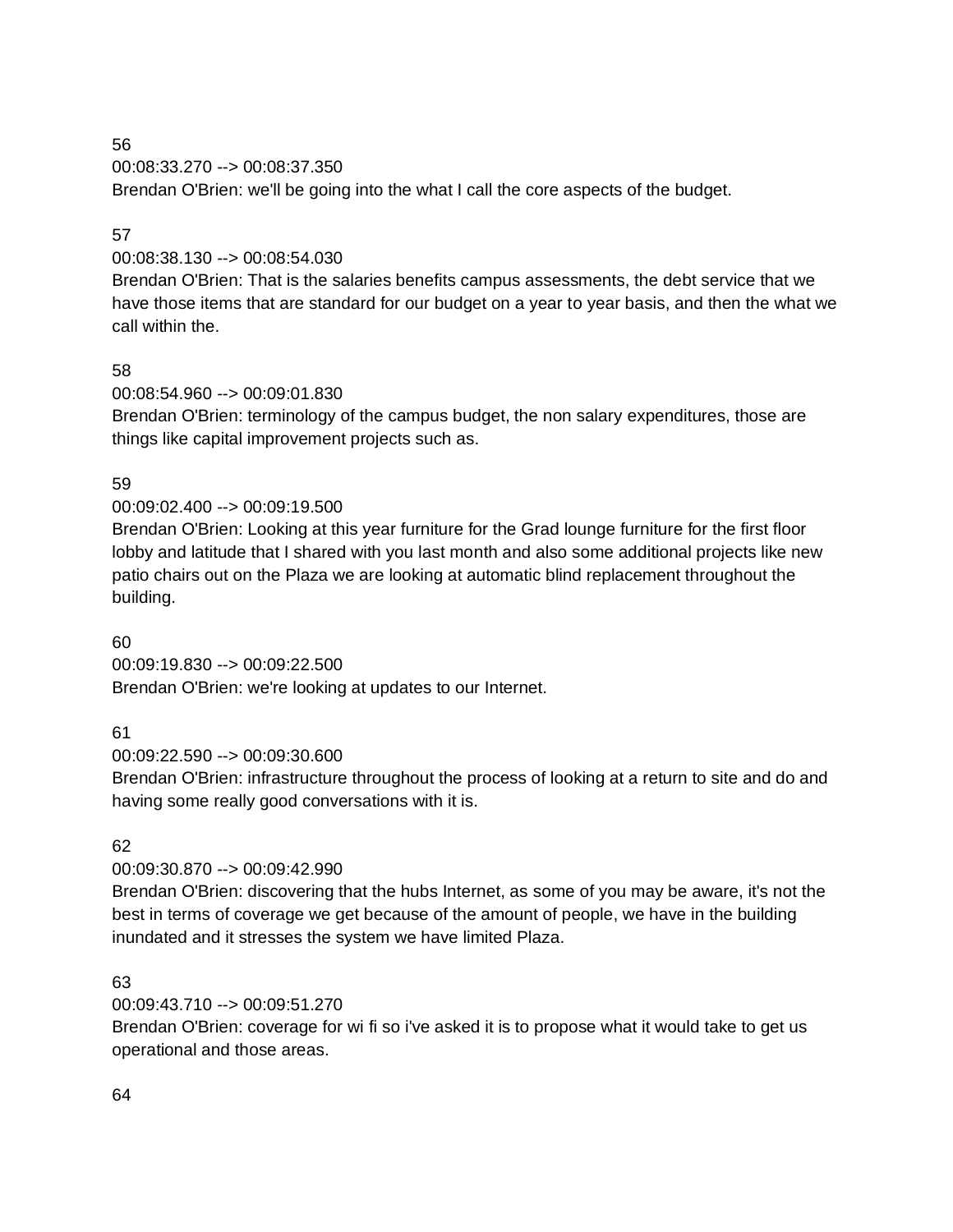### 00:09:51.630 --> 00:10:01.680

Brendan O'Brien: And that is looking at a large investment upwards of 150 to \$200,000 if we were to do it in total, or we could break that apart again.

### 65

### 00:10:02.460 --> 00:10:09.360

Brendan O'Brien: not to get too in depth with the budget, but we have the funds, so we could target it in preparation for a return to say.

# 66

## 00:10:10.320 --> 00:10:20.070

Brendan O'Brien: So those are the type of projects that you'll have more in depth on, and I think I really appreciated the subcommittees comments about an Alex what you brought to the table as well with with some tracking.

# 67

# 00:10:20.730 --> 00:10:33.780

Brendan O'Brien: software and thinking about how we can better track that for students to see via our website also our budget numbers Denise is looking into some systems that are in use at other divisions in campus so that we can.

## 68

# 00:10:34.350 --> 00:10:44.370

Brendan O'Brien: Work on that throughout the summer and if there's expenses with that i'll plug that into our budget as well we're looking at transitioning to a cash operation so For those of you.

## 69

00:10:45.090 --> 00:10:52.050

Brendan O'Brien: Really briefly what that means is right now, if you have an event at the hub and there's any event fees, you have to work with the cashiers office.

## 70

# 00:10:52.590 --> 00:11:05.700

Brendan O'Brien: We send it to the cashiers office they manage it on our behalf, but it gets confusing for students, because and staff and faculty because they work with us for everything but actual payment where we need to invest in.

## 71

## 00:11:06.810 --> 00:11:13.170

Brendan O'Brien: The licensing invest in the training events in the financial controls, so that we can set up.

## 72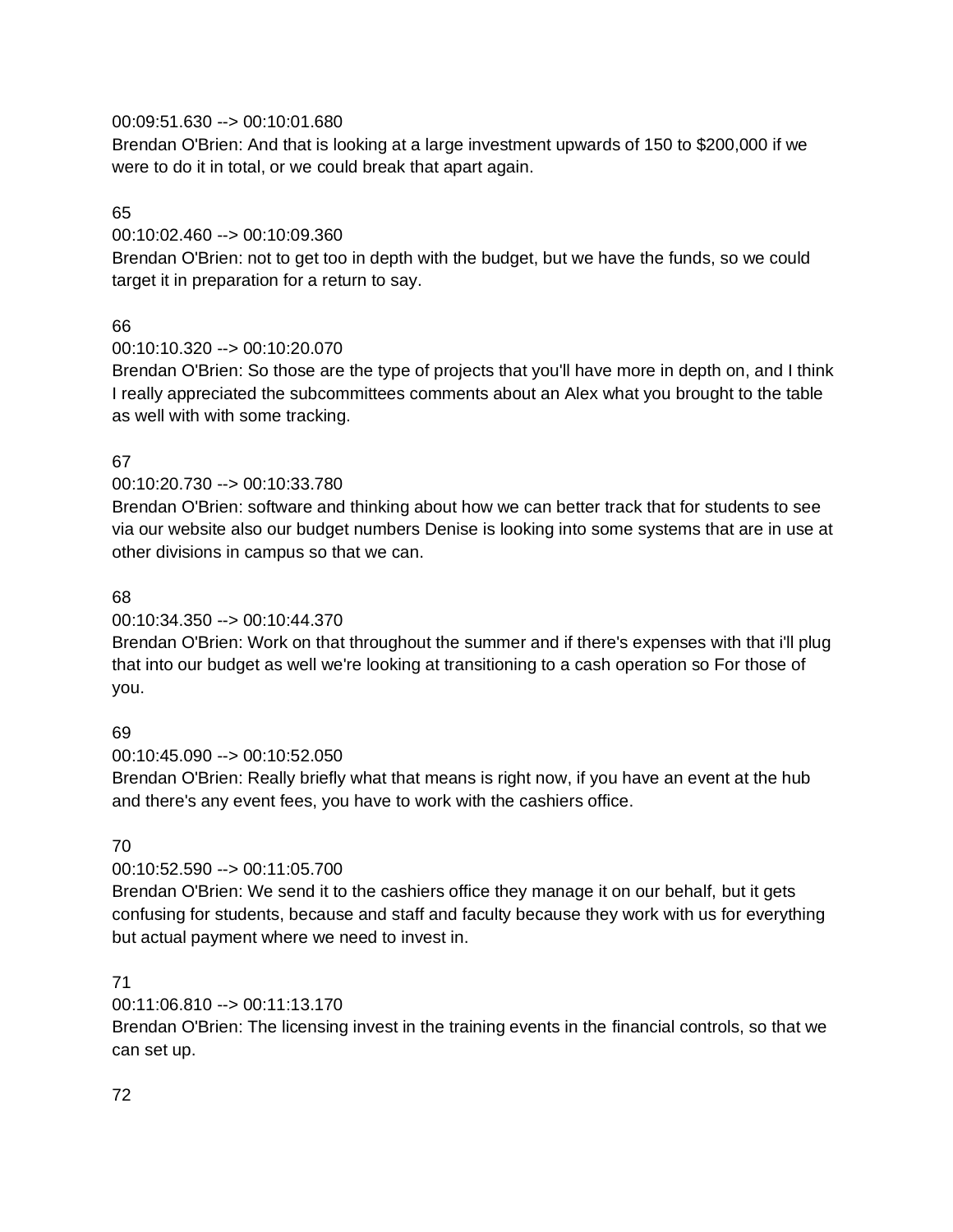### 00:11:13.530 --> 00:11:21.150

Brendan O'Brien: The ability, where it is a one stop shop at the hub so you're paying for your event fees your credit card or online through a web portal.

### 73

00:11:21.480 --> 00:11:26.400

Brendan O'Brien: and making it more convenient, as opposed to what it is now, which is please give cashier's check.

### 74

00:11:26.970 --> 00:11:32.460

Brendan O'Brien: Which is very dated so we're looking at those type of upgrades and there's more that i'll go in depth.

### 75

### 00:11:32.970 --> 00:11:44.250

Brendan O'Brien: In May, and will also send out those capital projects in advance to this group so that again once we get to the meeting i'd like to have it, where you have some questions ready for me some comments you're prepared for how to.

### 76

### 00:11:45.000 --> 00:11:59.370

Brendan O'Brien: Look at the budget, but the subcommittee meetings again just to sell it one more time it's an opportunity to really go in depth outside of the confines of this meeting space, so that you're well prepared so any questions about budget preparations or.

### 77

00:12:00.390 --> 00:12:01.200 Brendan O'Brien: Any items like that.

78

00:12:06.060 --> 00:12:06.420 Brendan O'Brien: All right.

79 00:12:09.000 --> 00:12:09.660 Brendan O'Brien: yeah i've got.

### 80

00:12:10.320 --> 00:12:17.370

Adam Gutierrez: And, just to be clear, the capital projects that you mentioned are just capital projects that.

### 81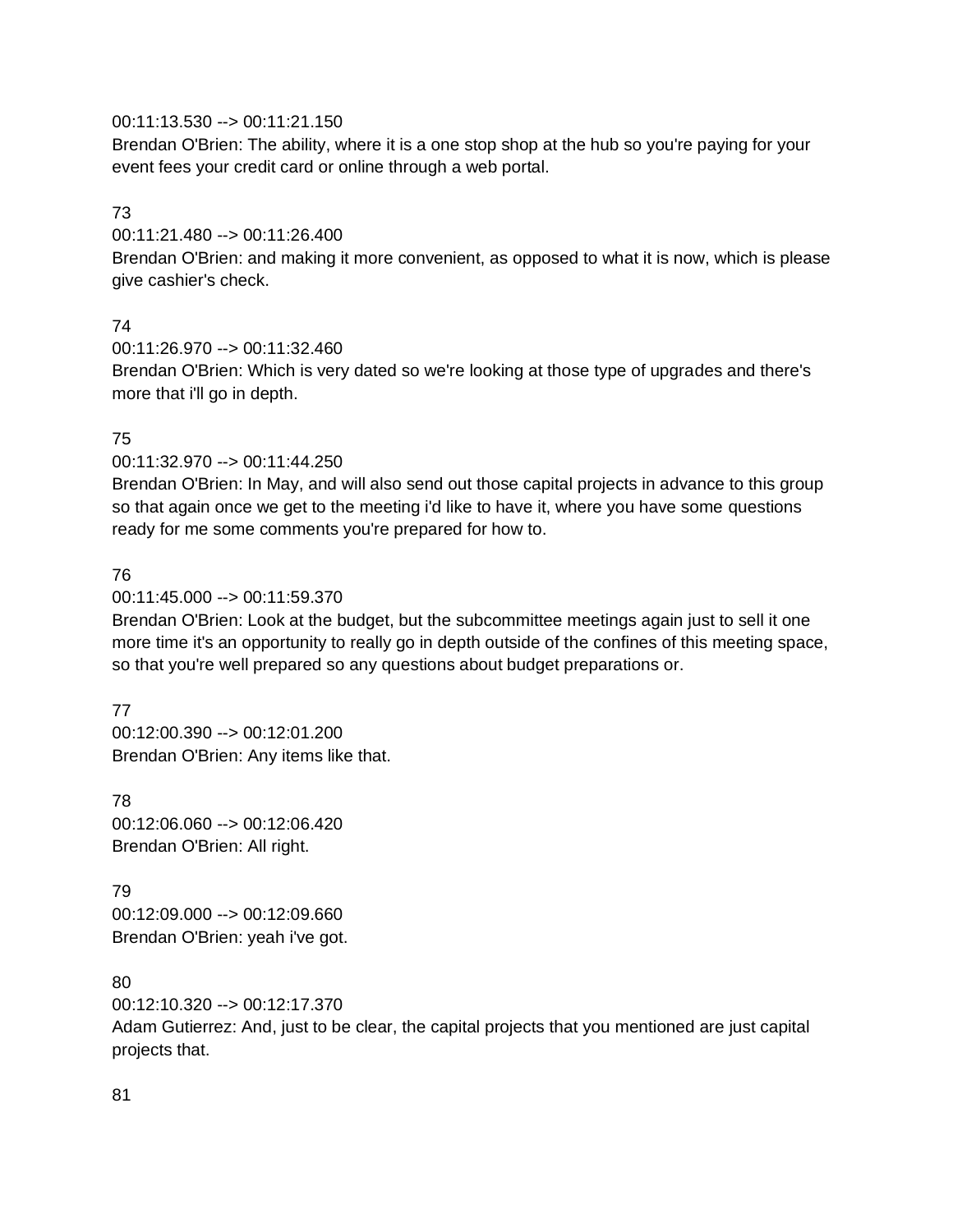00:12:18.660 --> 00:12:19.830 Adam Gutierrez: That we have discussed.

### 82

00:12:20.850 --> 00:12:33.810

Adam Gutierrez: In the past, but if if anybody else has any ideas of something that they would like to see done at the hub, please come to the next finance subcommittee meeting and propose it your idea to us and.

### 83

00:12:34.980 --> 00:12:37.650 Adam Gutierrez: Brendan will always see what you can do.

### 84

00:12:39.180 --> 00:12:47.700

Brendan O'Brien: And there's always you know i've had some discussions with board members about lockers in the future, talked about some you know how space.

### 85

00:12:48.360 --> 00:13:00.450

Brendan O'Brien: is designated within building and those discussions you know, sometimes projects that are proposed may not fit necessarily in the budget, or in the priorities for next year, based on pressing issues that we have.

### 86

00:13:01.320 --> 00:13:14.040

Brendan O'Brien: But it is always something that we can track, and we do have additional funding and our reserves that could always be utilized midway through the year and every year to tackle those projects if our initial budget.

### 87

00:13:15.030 --> 00:13:20.250

Brendan O'Brien: doesn't necessarily have that funding available or it more often than not it's not necessarily a funding issue.

### 88

00:13:20.550 --> 00:13:32.130

Brendan O'Brien: it's a more of a research issue, how do we do and make the best decision, the most financially sound decision and not Russia project so i'd rather wait a bit and bring it to the next year's board.

89 00:13:32.370 --> 00:13:33.480 Brendan O'Brien: To have a discussion.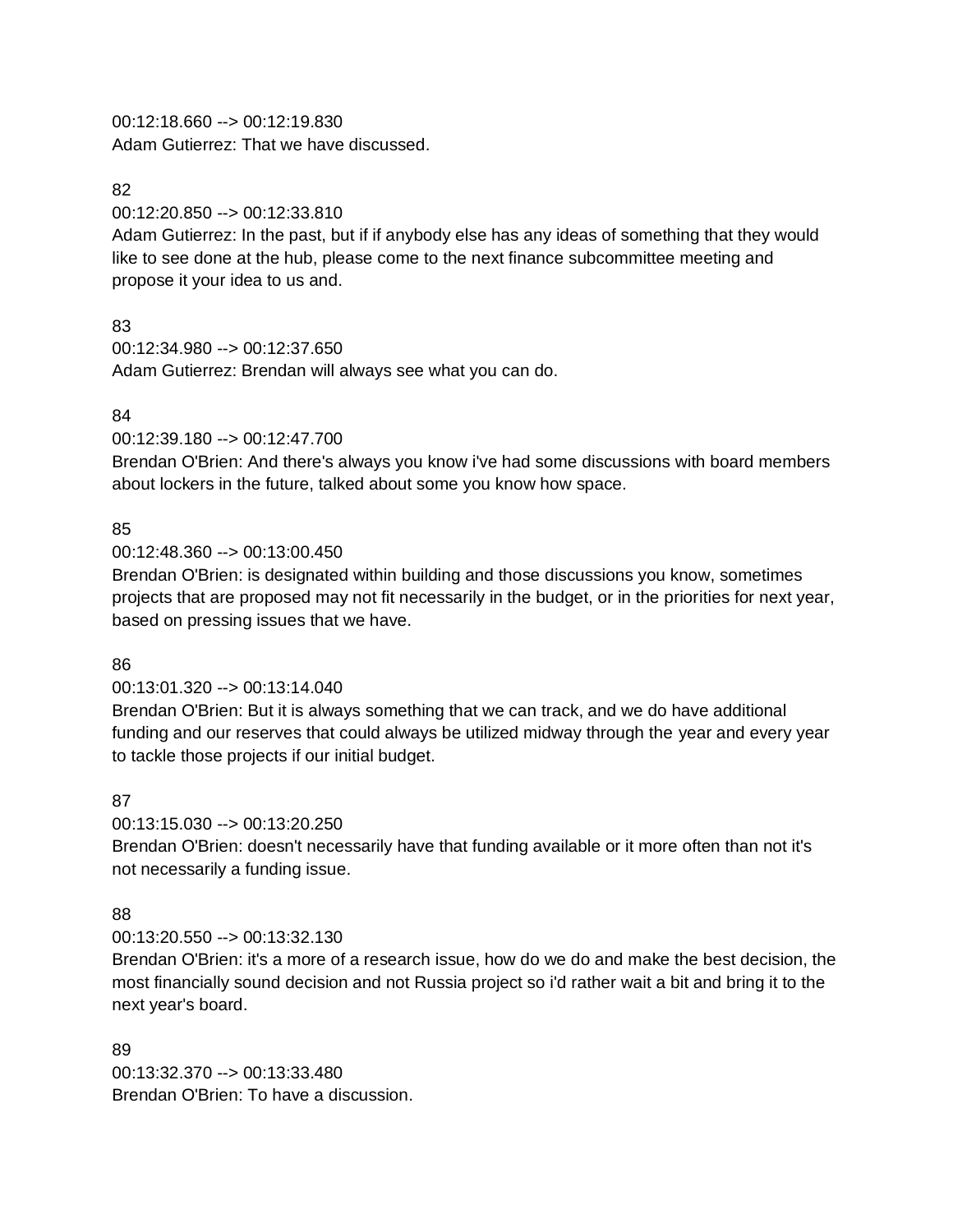#### 00:13:33.720 --> 00:13:49.590

Brendan O'Brien: About items in case that comes out but but yeah sounds right, you know I think you know we and you know the team and I we try our best to give you all the data that we can and do research and give you options to think about and explain why maybe not now, then in the future.

91

00:13:54.990 --> 00:13:55.470 Brendan O'Brien: All right.

92 00:13:57.030 --> 00:13:57.780 Brendan O'Brien: let's see.

#### 93

00:14:01.590 --> 00:14:09.270

Brendan O'Brien: So for spring 2021 operations, I just wanted to touch base with you all wrote very quickly about this, we are in the process of.

#### 94

00:14:09.720 --> 00:14:21.120

Brendan O'Brien: And we have already done actually reset the hub Plaza lower and upper level with umbrellas added an additional chair to each tables and other are two chairs per table and.

### 95

00:14:21.570 --> 00:14:36.780

Brendan O'Brien: We are evaluating where the campus is with regard to the State tears so fortunately i'm on an operations work group Alex is on that as well, so we get some good conversations with folks who are the decision makers on this.

# 96

# 00:14:37.590 --> 00:14:56.250

Brendan O'Brien: The campus has not formally announced what the protocol or process or procedures would be for individual gatherings events, the type of things that typically happen at the hub, there has been communication as i'm sure you're all aware of regarding commencement, so we are looking at tentatively.

97 00:14:57.420 --> 00:14:58.860 Brendan O'Brien: In May.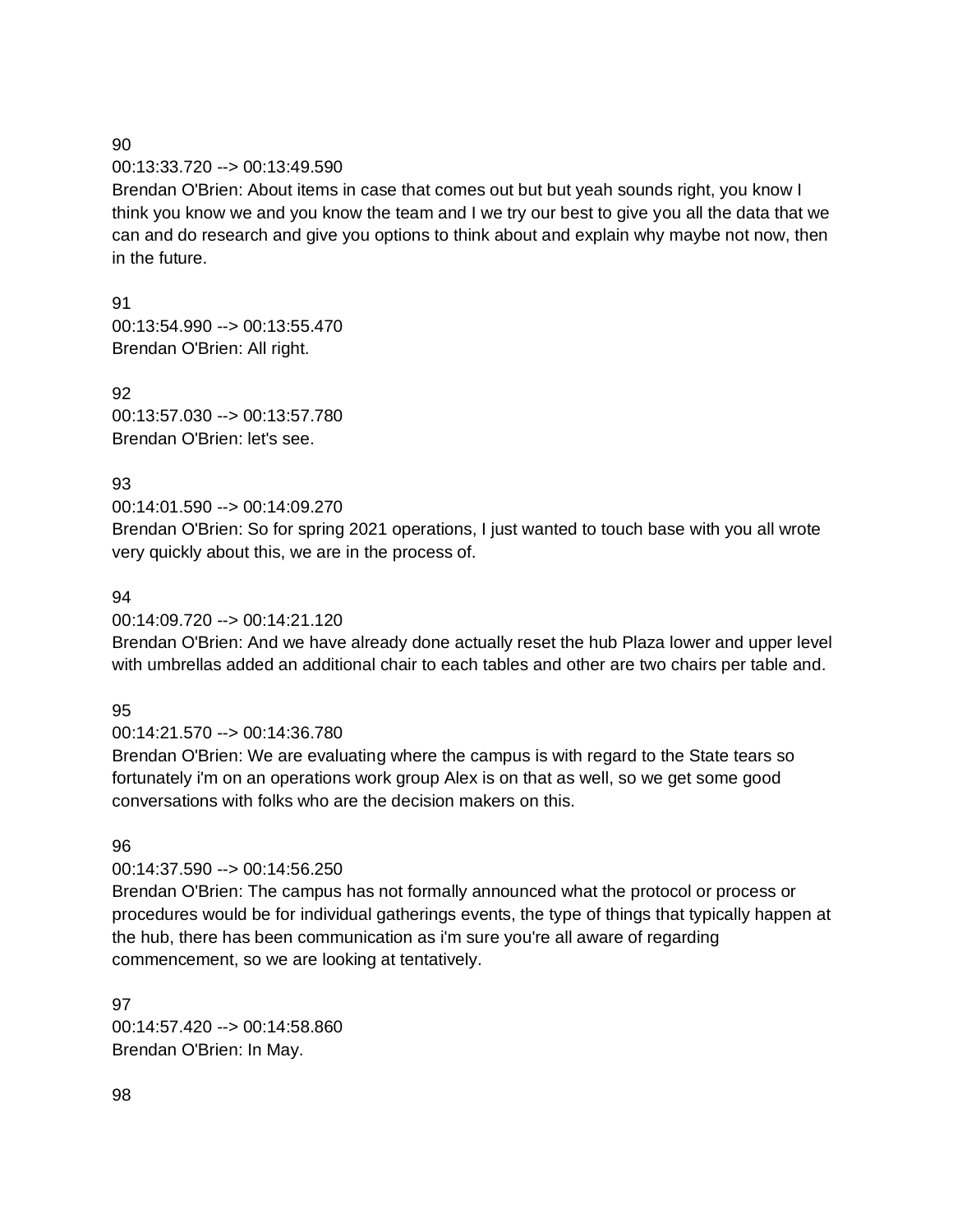### 00:14:59.910 --> 00:15:11.460

Brendan O'Brien: evaluating whether or not we can open up some space in the hub for study purposes, and it would be resolvable steady space and select locations at the hub would be primarily the be.

### 99

## 00:15:11.940 --> 00:15:19.140

Brendan O'Brien: A commuter lounge area and some of our open second floor rooms third floor being held off until further notice at this time, so.

### 100

#### 00:15:19.710 --> 00:15:29.610

Brendan O'Brien: We are trying to match up to the best of our abilities with providing some additional opportunities for students on campus and encouraging folks to come back.

### 101

#### 00:15:30.000 --> 00:15:41.280

Brendan O'Brien: To the outdoor spaces, as well as they'd like we are set for that, but until we know from the campus directly about what direction they want to go in with gatherings with events.

#### 102

### 00:15:42.270 --> 00:15:49.170

Brendan O'Brien: What our souls would be allowed to do what departments would be allowed to do we're in a bit of a holding pattern so.

### 103

### 00:15:49.710 --> 00:16:04.140

Brendan O'Brien: we're not open still except for like I said the outdoor spaces, the our pantry is still active and our second for restaurants, are one of the only public restrooms available on campus if you were to come to visit so tomorrow, you had a question.

### 104

### 00:16:06.300 --> 00:16:19.140

Tommaso Menara: Yes, so um it only looks great that you know, hopefully everything opens up in fall and, hopefully, even the building opens and, but there is one instance that I keep on.

### 105

00:16:20.760 --> 00:16:24.510

Tommaso Menara: I cannot explain to myself how we put the manage which, which is.

## 106 00:16:25.890 --> 00:16:43.260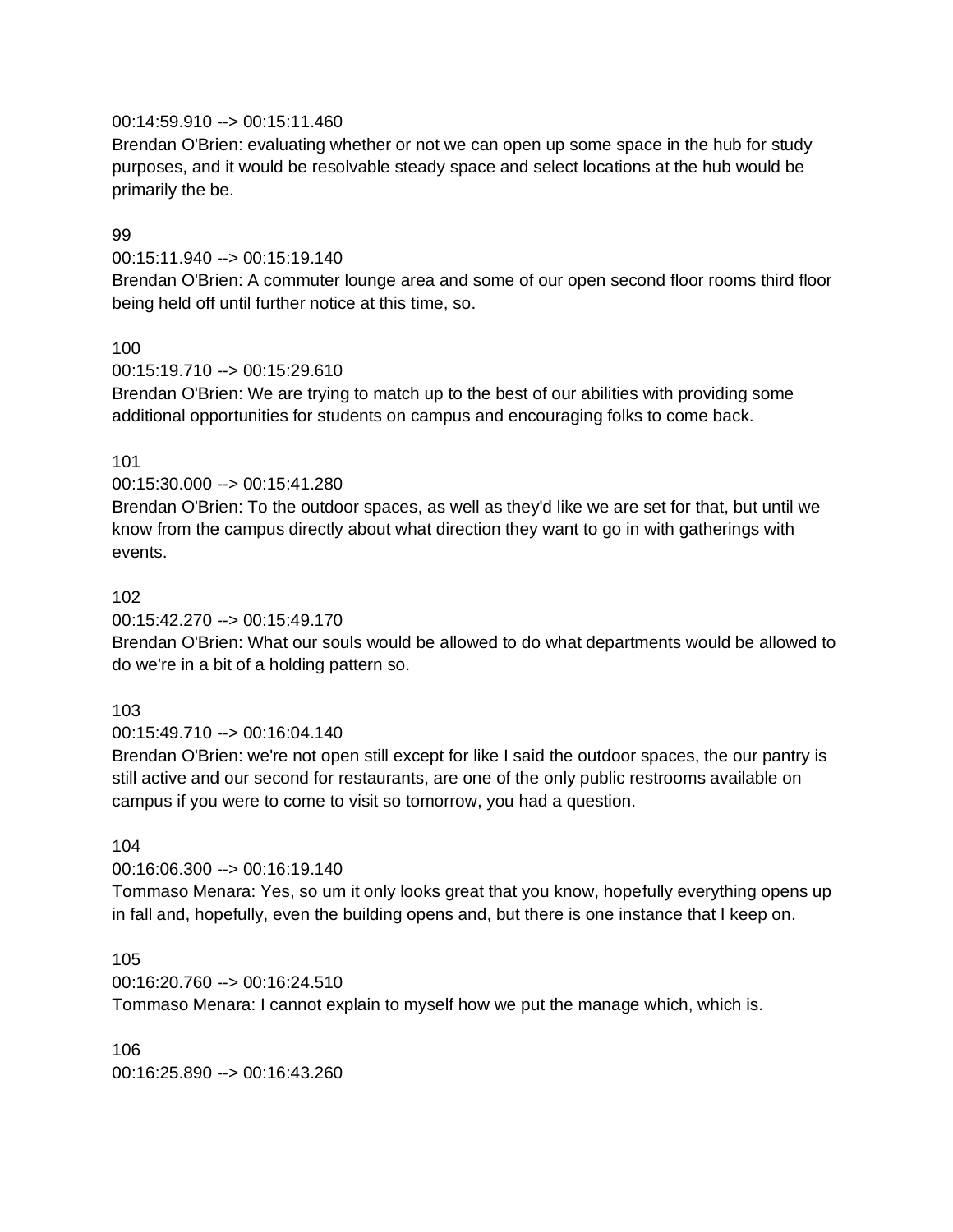Tommaso Menara: Specifically, it came up in a classroom environment that I was envisioning bad, but but, honestly, it could be the same in the in the hub building and that's What if a person enters the building and they are visibly extremely sick.

107

00:16:44.790 --> 00:16:56.070

Tommaso Menara: Is there like what what is it what's going to happen it's not like you can ask for CDC vaccination cars at the enter at the entrance of the building, not even in the classrooms.

108 00:16:57.120 --> 00:17:01.620 Tommaso Menara: So have there been any thoughts about how to manage.

109 00:17:02.910 --> 00:17:03.420 Tommaso Menara: These.

110 00:17:04.470 --> 00:17:19.020

Tommaso Menara: possible situations because I mean, in the end, you know fluke and there's going to be another flu season and and and whatnot so these things, these these instances will happen and and i'm not sure who.

111

00:17:20.280 --> 00:17:23.730 Tommaso Menara: What what and if something has to be done.

112 00:17:24.780 --> 00:17:30.660

Tommaso Menara: In these sort of instances it's very dedicated and I don't know if that is yeah there's been any thought about this.

113 00:17:31.710 --> 00:17:34.230 Brendan O'Brien: There have been certainly conversations about.

114

00:17:34.290 --> 00:17:41.880

Brendan O'Brien: You know the logistics about bringing people back to say not just students but faculty and staff staff in particular.

115 00:17:42.300 --> 00:17:51.360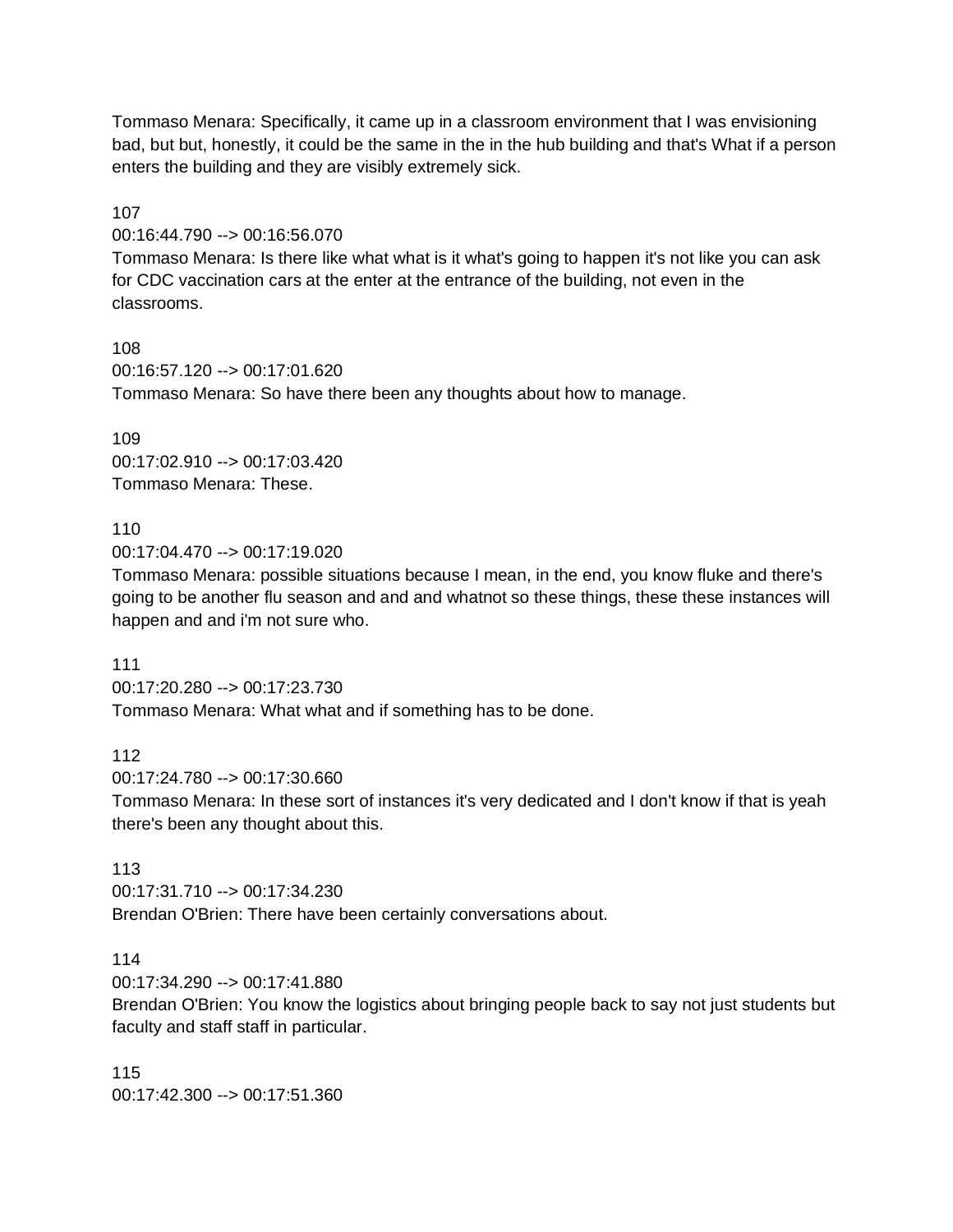Brendan O'Brien: who have been so far advise that if they've been successfully working from home stay working from home at least through the fall as of right now anything could change by the time we get off this call.

### 116

00:17:51.540 --> 00:18:01.140

Brendan O'Brien: But the answer your question, you know it's a great one to my so I don't i'm not aware of any explicit direction about that type of situation, but what I would.

# 117

00:18:01.560 --> 00:18:07.410

Brendan O'Brien: What I would say is that, if even before pandemic times there's a couple of examples that.

# 118

00:18:08.310 --> 00:18:14.910

Brendan O'Brien: i've dealt with in the teams dealt with and in certain situations that I think still apply here, where you know the student seems in.

## 119

00:18:15.750 --> 00:18:26.430

Brendan O'Brien: distress to the point where they look visibly or violently ill, yet we have stepped in on occasion, just to check and say, are you Okay, do you need any services.

## 120

00:18:27.270 --> 00:18:31.920 Brendan O'Brien: Perhaps you know here, you know where the health Center is, if you need it, or are you able.

## 121

00:18:32.640 --> 00:18:40.350

Brendan O'Brien: To get home safely, or maybe you should think about getting home safely we do that with our own student employees i've had that conversation many times with them.

## 122

00:18:41.100 --> 00:18:45.780 Brendan O'Brien: at the front and the paint but, before the closure of students who have been visibly sick.

## 123

00:18:46.380 --> 00:18:52.560

Brendan O'Brien: Working our front desk working information desk and just letting them know that they don't have to power through it.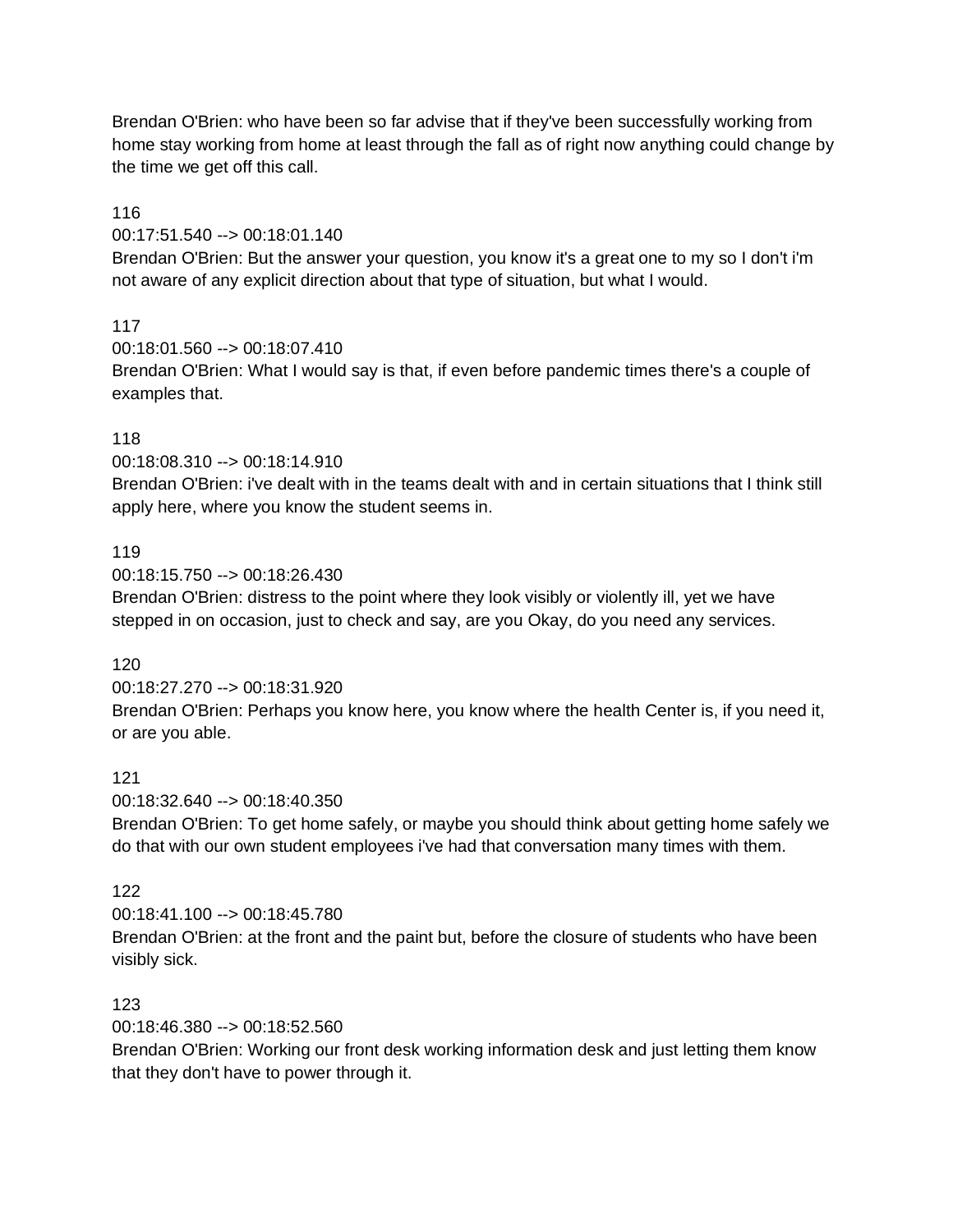00:18:52.800 --> 00:19:04.410

Brendan O'Brien: i'll gladly give hours to students when they're feeling healthy, that means extra time in the office to make up for what they lost sure I have no problem doing that, so I think there are some holistic.

### 125

### 00:19:05.010 --> 00:19:14.430

Brendan O'Brien: ways to approach that and I think even coming back there's going to be I don't know if it's an expectation, but I think there's going to be.

### 126

00:19:15.600 --> 00:19:26.040

Brendan O'Brien: some semblance of a Community effort, where we can't be I can't be everywhere in the building checking to make sure if masks are still necessary, that people are.

### 127

00:19:26.280 --> 00:19:37.290

Brendan O'Brien: wearing their mask in the food court wearing their mask in a conference room it's it's very much going to end up like the smoking policy in some ways right where we're a smoke free campus.

### 128

00:19:37.800 --> 00:19:42.180 Brendan O'Brien: But if you see something say something style for even any type of.

### 129

00:19:43.050 --> 00:19:46.860 Brendan O'Brien: Issues safety issues that occur, smoking is one of those were in theory.

### 130

00:19:47.130 --> 00:19:55.890

Brendan O'Brien: You should be like hey you do, did you know that we're a smoke free campus I expect something similar where hey did you know that you know we're supposed to still be wearing a mask or you don't look.

### 131

00:19:56.370 --> 00:20:01.800

Brendan O'Brien: A reward are you Okay, and I think that's starting work with that question of are you okay just want to check seem.

132 00:20:02.520 --> 00:20:13.020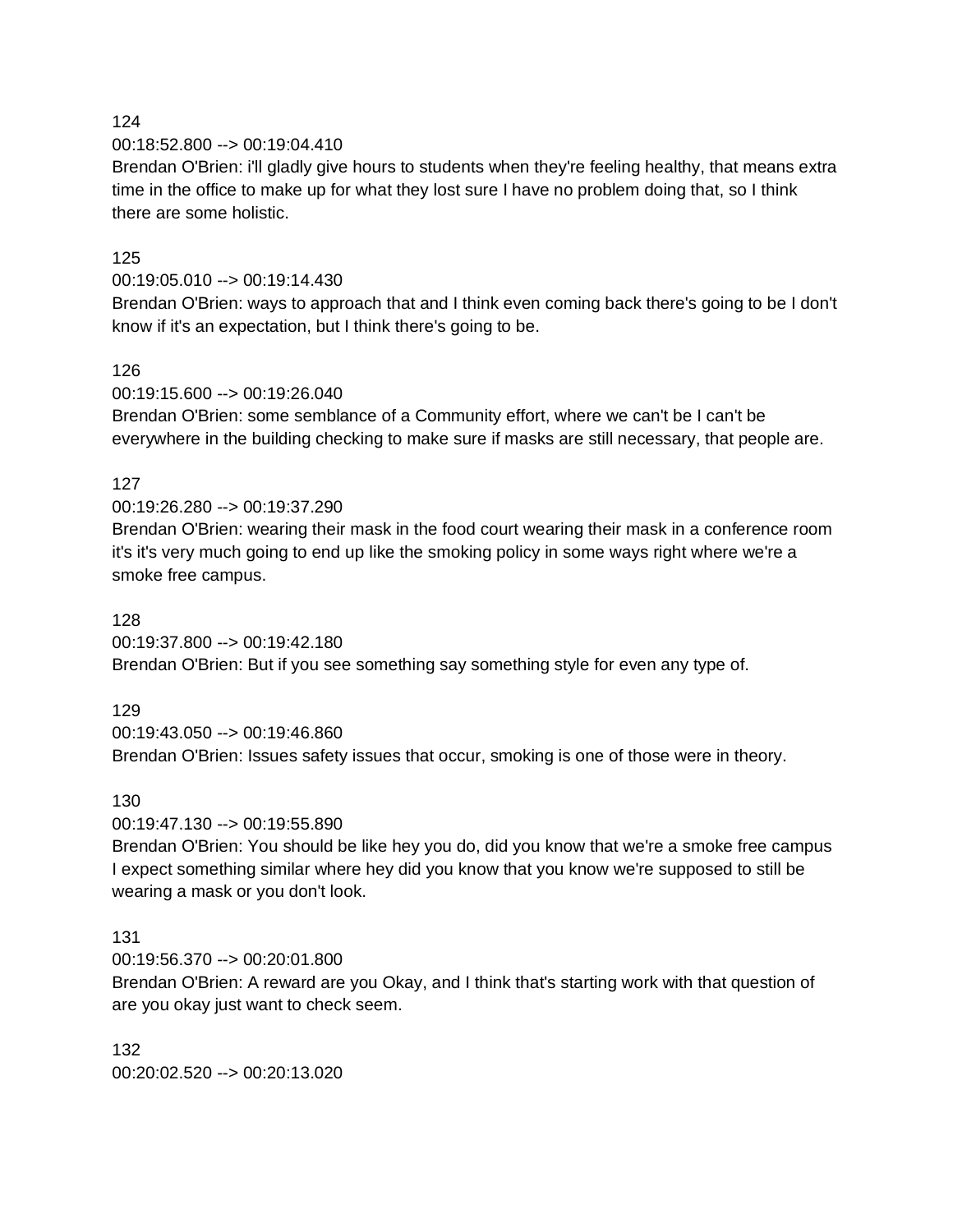Brendan O'Brien: Just make sure, and I think that will probably be built in, and then I think for non compliance issues that give with students it most likely be a conduct concern.

133

00:20:13.890 --> 00:20:19.260

Brendan O'Brien: When we get back for faculty and staff and most likely be human resources involvement as well.

# 134

00:20:19.770 --> 00:20:27.000

Brendan O'Brien: But nothing has been said, yet there's no distinct policies, but I think holistically it's sort of checking in with each other.

# 135

00:20:27.270 --> 00:20:38.580

Brendan O'Brien: And being and taking care of each other to the best of our abilities and I think against some of the same practices that i've already employed in my team is already employed, we would use with our own staff and with folks in the building.

# 136

00:20:43.440 --> 00:20:55.920

Alex Ruiz: I appreciate the comment too much so, and I think brandon spot on with what i'm hearing as well, I did want to add just one quick note that it's my understanding that there's.

## 137

00:20:57.030 --> 00:21:01.650 Alex Ruiz: You know, further guidelines are going to be coming out campus wide that will provide us.

138 00:21:03.090 --> 00:21:05.130 Alex Ruiz: In student affairs, and you know.

## 139

00:21:06.450 --> 00:21:21.840

Alex Ruiz: enrollment services and all these different areas that will help us provide some guidance and I believe that there is the intent of having some focus groups being led by Vice Chancellor Hayes and Emily English all.

## 140

00:21:22.860 --> 00:21:31.440

Alex Ruiz: To have a better understanding of what has worked what could work, what are some of the challenges that we would need to.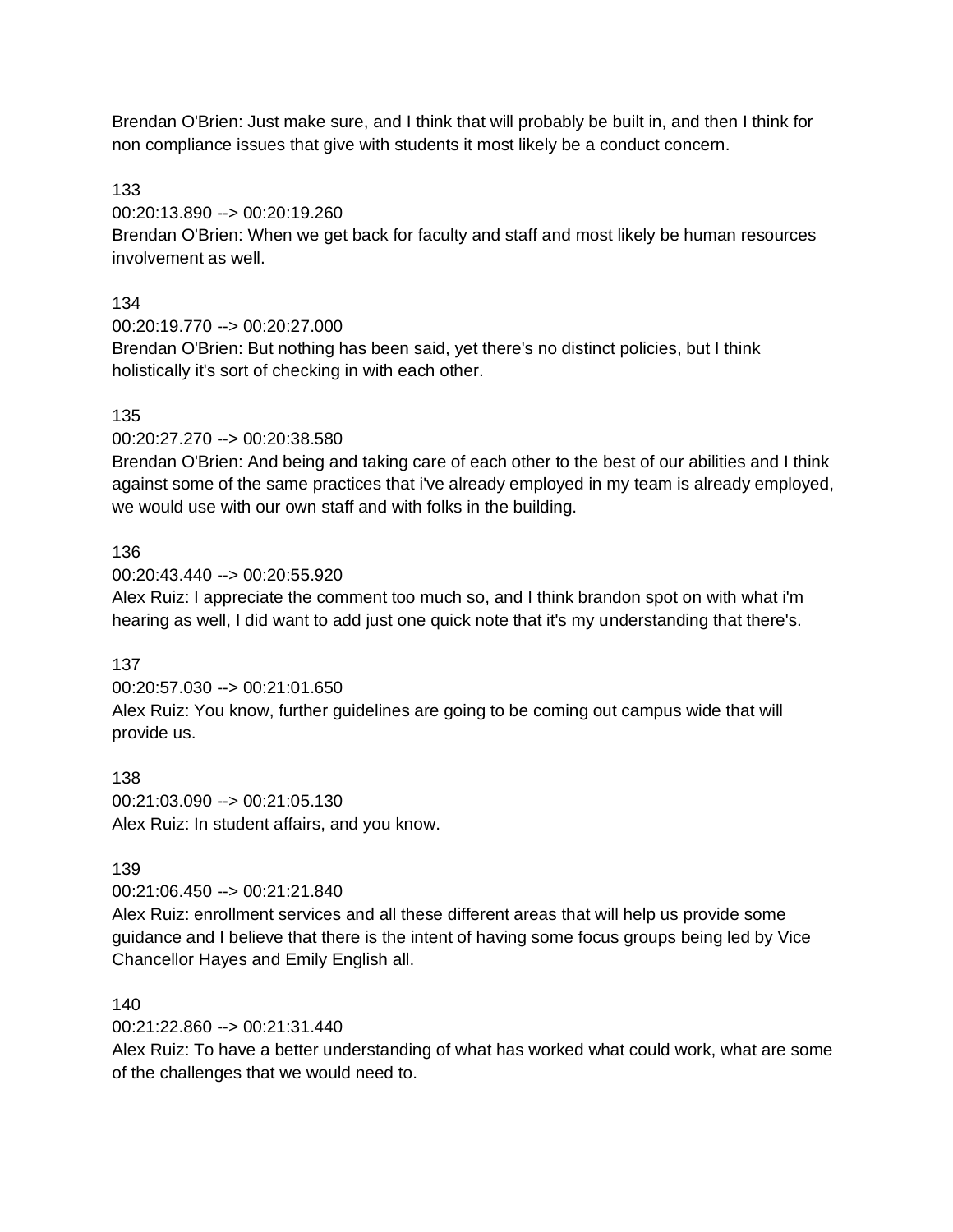00:21:32.190 --> 00:21:40.410

Alex Ruiz: You know, think about, because I think that that just like you mentioned there's you know the safety concern, but then also there's.

### 142

00:21:40.920 --> 00:21:46.260

Alex Ruiz: equity, you know how do we treat everyone equally when we when we do not, you know.

### 143

00:21:46.680 --> 00:21:53.220

Alex Ruiz: target certain populations that may be most vulnerable so that's what i've heard because i've asked the same question.

### 144

00:21:53.580 --> 00:22:01.740

Alex Ruiz: I know we're getting ready to begin bringing some of the functions of enrollment services like campus tours and other things back to campus.

#### 145

00:22:02.070 --> 00:22:10.680

Alex Ruiz: But there's a lot of discussions as far as you know what what that means, and so a lot of unknowns just waiting for those guidelines, I think, is key.

#### 146

00:22:13.470 --> 00:22:14.220 Tommaso Menara: Okay, thank you.

### 147

00:22:14.340 --> 00:22:21.390

Tommaso Menara: yeah, I just wanted to raise yeah it's not really I mean partially, these are concerned, but mostly yeah a comment on.

### 148

00:22:22.110 --> 00:22:30.600

Tommaso Menara: This delicate situation but it's good that you know it's being addressed and, hopefully, you know, hopefully it never comes to.

### 149

00:22:31.200 --> 00:22:43.080

Tommaso Menara: Enforcing anything and people are just smart you know, we are in college So hopefully that should be the prerequisite, being a little bit mature but we'll see how that goes.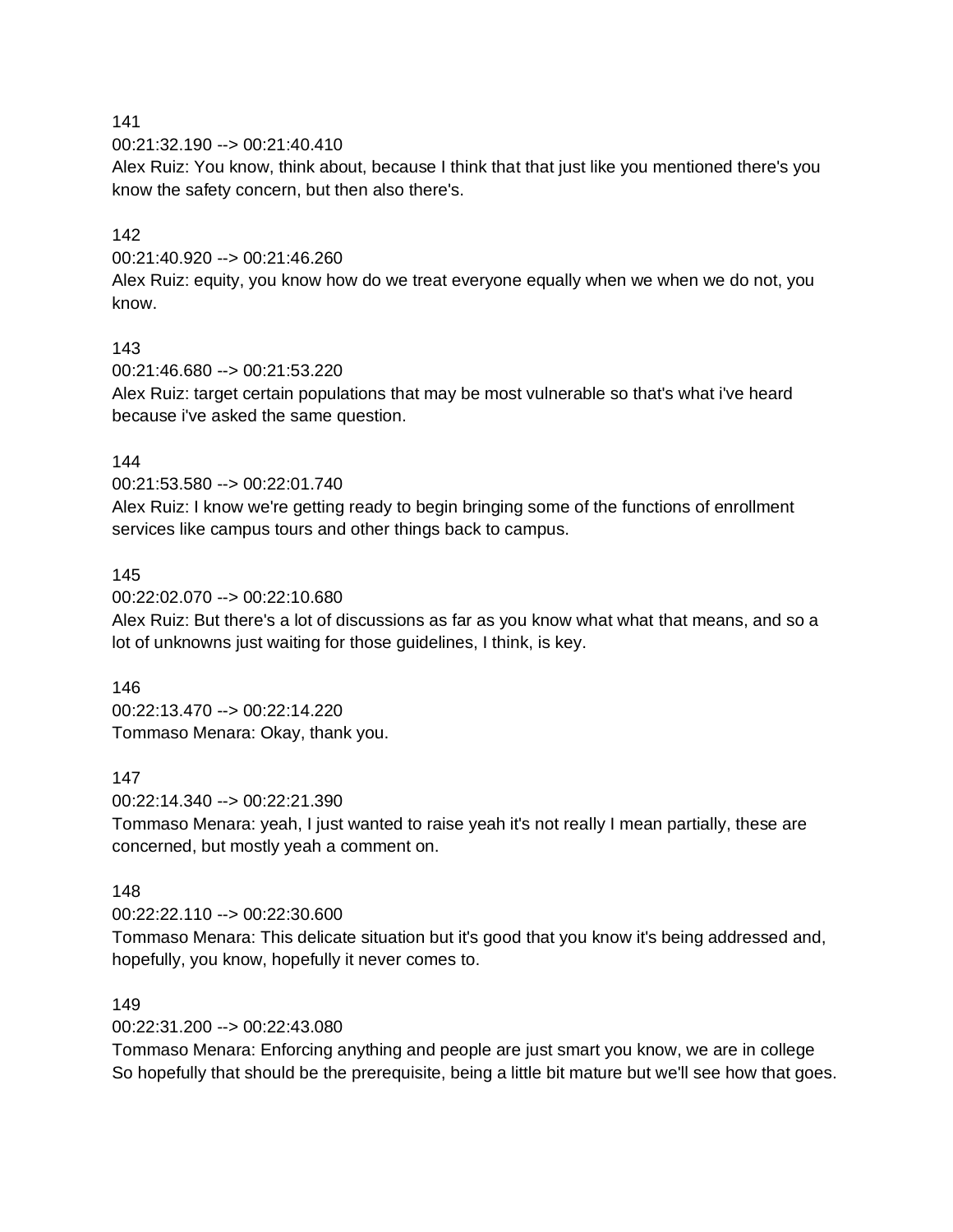150 00:22:44.250 --> 00:22:45.300 Brendan O'Brien: yeah and and.

## 151

00:22:46.560 --> 00:22:50.850 Brendan O'Brien: Another element is that I know uc San Diego I believe.

## 152

00:22:51.930 --> 00:22:57.750

Brendan O'Brien: UCLA uc Irvine to an extent have student health ambassadors that are trained.

# 153

00:22:58.140 --> 00:23:06.300

Brendan O'Brien: In the policies current tier status handout masks if somebody doesn't have one and they're literally they're kind of to do that, like.

# 154

00:23:06.630 --> 00:23:13.770

Brendan O'Brien: hey did you know that we still need masks when you enter a building and to help provide that additional support and being President events to kind of help.

## 155

00:23:14.610 --> 00:23:21.210

Brendan O'Brien: monitor that the existing protocols at that point in time, are being adhere to, so you know, I think.

## 156

00:23:21.840 --> 00:23:35.190

Brendan O'Brien: i've been an advocate of that there have been some very early discussions here at uc are about instituting that type of program, but that was very early on in the closure, when we were still no nothing happening on sites it wasn't worthwhile at that point.

## 157

00:23:36.270 --> 00:23:47.670

Brendan O'Brien: But thank you on yeah so the the wells actually working on that that now so that's good so you might be seeing some additional support system to being put in place for next quarter next wall.

## 158

00:23:50.250 --> 00:23:58.110

Brendan O'Brien: Any other questions about spring like I said Oh, this has pending approval so, and you know, the question I get asked to is what happens at the tier.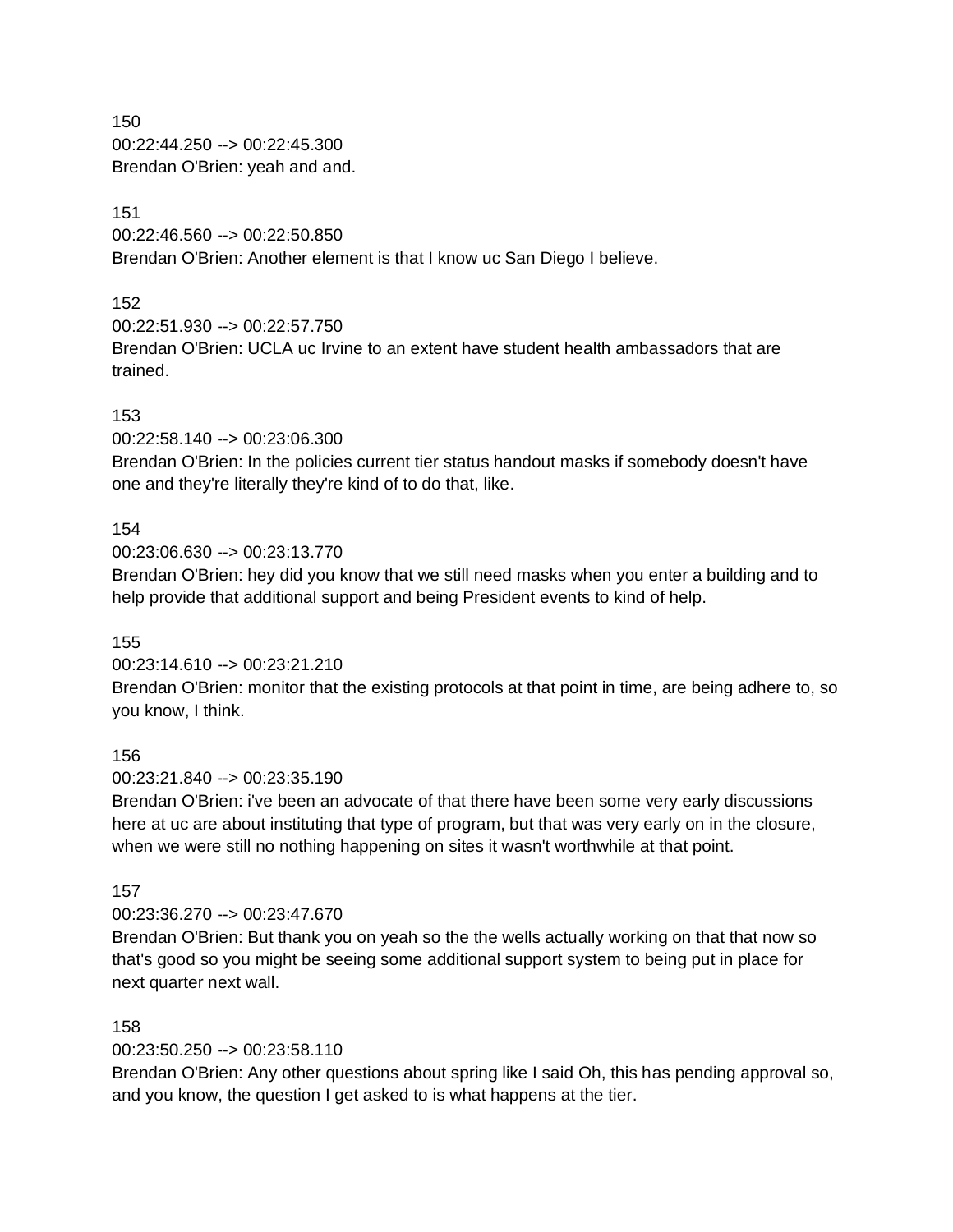00:23:58.500 --> 00:24:11.850

Brendan O'Brien: gets worse, then we shut it down, and then we go back to foreclosure once again, so I think that's that's part of what will be incorporated into any guy reopening or return to site guidance.

### 160

00:24:12.240 --> 00:24:24.780

Brendan O'Brien: And that's just going to be part of our lives for until further notice where even in the fall if things get worse there's another surge that directly affects the inland empire or account of southern California.

### 161

00:24:25.350 --> 00:24:33.540

Brendan O'Brien: You know, we are prepared to revert back to a closed status and even events that are asking hey what is winter 2020 to look like.

### 162

00:24:34.110 --> 00:24:40.620

Brendan O'Brien: You know i'm happy to entertain those discussions but i'm also emphasizing, you should prioritize a virtual event.

### 163

### 00:24:41.310 --> 00:24:52.620

Brendan O'Brien: For yourself and reese have that in your back pocket so that you're not 100% all in on in person and then scrambling to figure out what to do if we had to close so there's a lot still that will be coming out and guidance forthcoming.

164 00:24:56.100 --> 00:24:56.790 Brendan O'Brien: that's all I had.

#### 165

00:25:02.340 --> 00:25:07.320 Adam Gutierrez: Thank you brandon and now we'll move on to the food service report.

### 166

00:25:08.610 --> 00:25:09.510

Marcus Michael Van Vleet: hey good morning everyone.

#### 167

00:25:10.230 --> 00:25:11.490 Marcus Michael Van Vleet: But similar.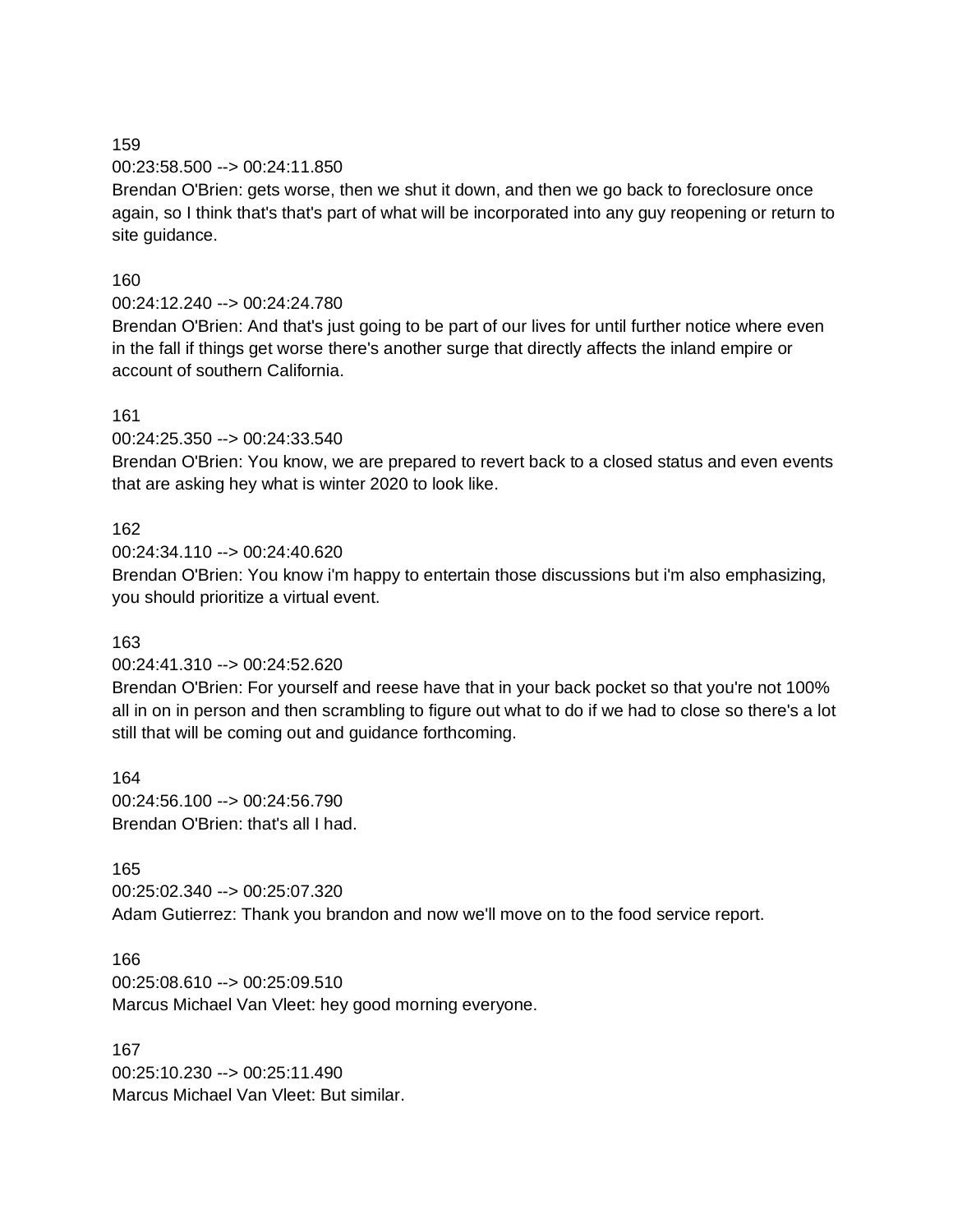### 00:25:11.580 --> 00:25:23.430

Marcus Michael Van Vleet: To what Brendan had briefly talked about we're eagerly anticipating more updates from campus in regards to the shift in tears and then obviously the governor announcing that by June 15.

#### 169

### 00:25:24.270 --> 00:25:33.180

Marcus Michael Van Vleet: We should be out of the tier system so we're partnering with our real estate department to reach out to our third parties and kind of give them an update on where we're at.

### 170

00:25:34.290 --> 00:25:47.400

Marcus Michael Van Vleet: As it stands right now we anticipate them to be back on campus for fall, but again we'll we'll look at all avenues of what is campus location look like, is there a chance that it could be earlier.

#### 171

00:25:48.660 --> 00:25:55.350

Marcus Michael Van Vleet: Just so you guys are aware, when the pandemic first started and I may have said this before, so I apologize from repeating myself.

### 172

#### 00:25:55.890 --> 00:26:09.540

Marcus Michael Van Vleet: We amended their contracts to pretty much say hey you don't pay base rent during the pandemic and if we open or if you open, it would be a percent of your sales, they all liked it obviously when the campus went dark to be closed.

#### 173

00:26:10.800 --> 00:26:20.340

Marcus Michael Van Vleet: And then, as we kind of went through and said we don't want to open up retail locations they've stayed closed, so the the premise of this meeting with them is to kind of update it.

#### 174

00:26:21.060 --> 00:26:25.980

Marcus Michael Van Vleet: All of our third party brand partners on where we're at what communication has been sent out.

175 00:26:26.400 --> 00:26:33.000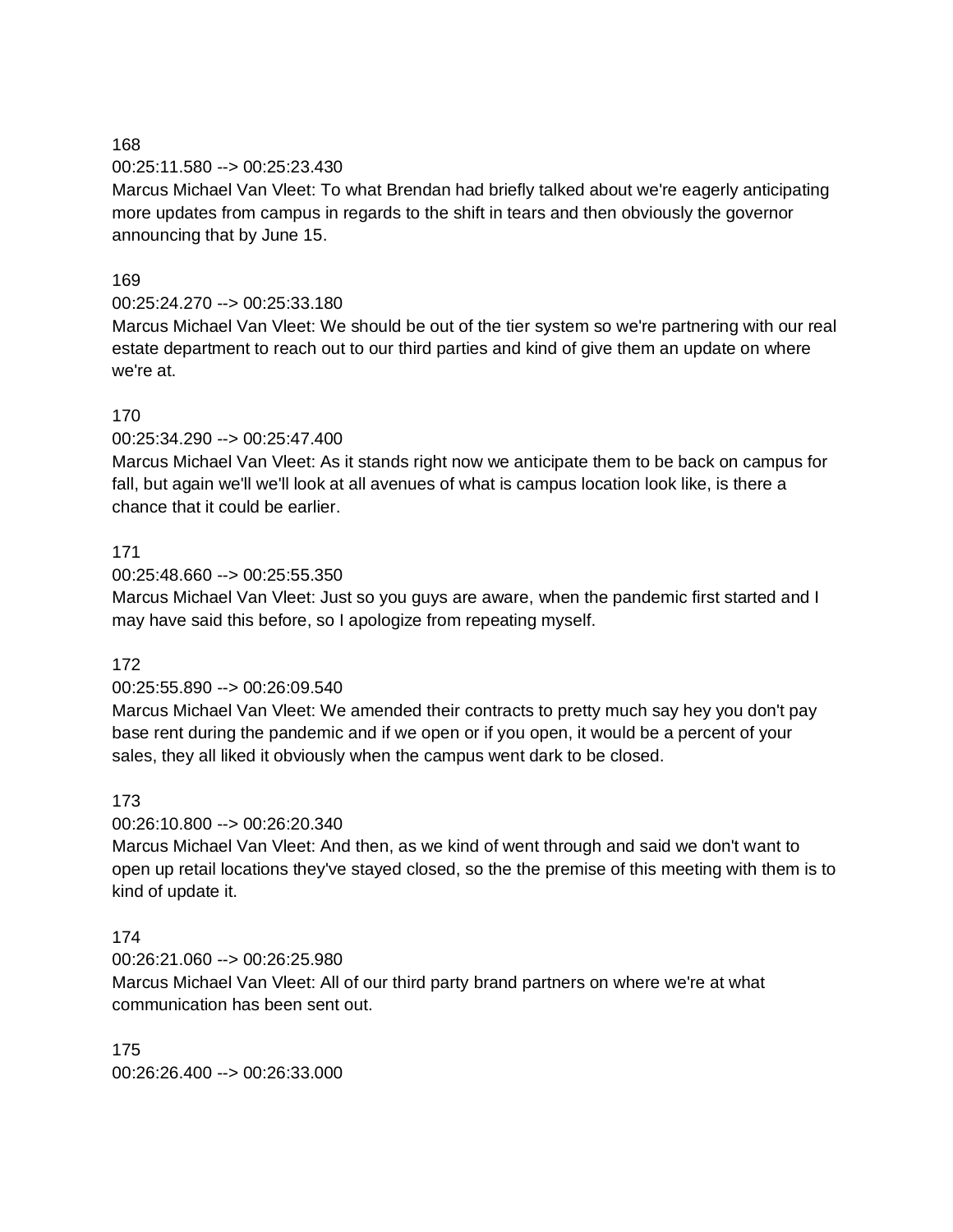Marcus Michael Van Vleet: And where we plan on going from here, knowing that we don't have the full scope yet there's a lot more information to be had.

### 176

### 00:26:33.660 --> 00:26:49.860

Marcus Michael Van Vleet: So our direction to them right now tentatively is plan on regular operations for for the fall and when we say regular operations, we know that we're looking for 80% CAP campus density we're still waiting on what the.

## 177

## 00:26:50.940 --> 00:26:58.260

Marcus Michael Van Vleet: What the guidelines would be in regards to social distancing where we're making the educated assumption that mask will still be a thing for another year or two.

## 178

## 00:26:58.950 --> 00:27:07.980

Marcus Michael Van Vleet: Social distancing hand sanitizers working with brendan's team to look at the layout of the indoor dining room and making sure it's spaced correctly things like that.

### 179

### 00:27:09.030 --> 00:27:19.410

Marcus Michael Van Vleet: And then, at the same time kind of working through our plans for the rest of the campus in what our dining plan looks like going from here so having said that, are there any questions on the dining update.

## 180

00:27:25.620 --> 00:27:26.460 Marcus Michael Van Vleet: Well, thank you for your time.

### 181

00:27:30.570 --> 00:27:37.410

Adam Gutierrez: Thank you Marcus now we'll go on to public forum is there anybody from the public today.

## 182

00:27:41.370 --> 00:27:46.650 Adam Gutierrez: Okay, nobody from public so then we'll go on to the subcommittee reports.

## 183

00:27:47.970 --> 00:27:55.980

Adam Gutierrez: So we did not have a bylaw Subcommittee, as I mentioned, I will be sending out the date for our next meeting.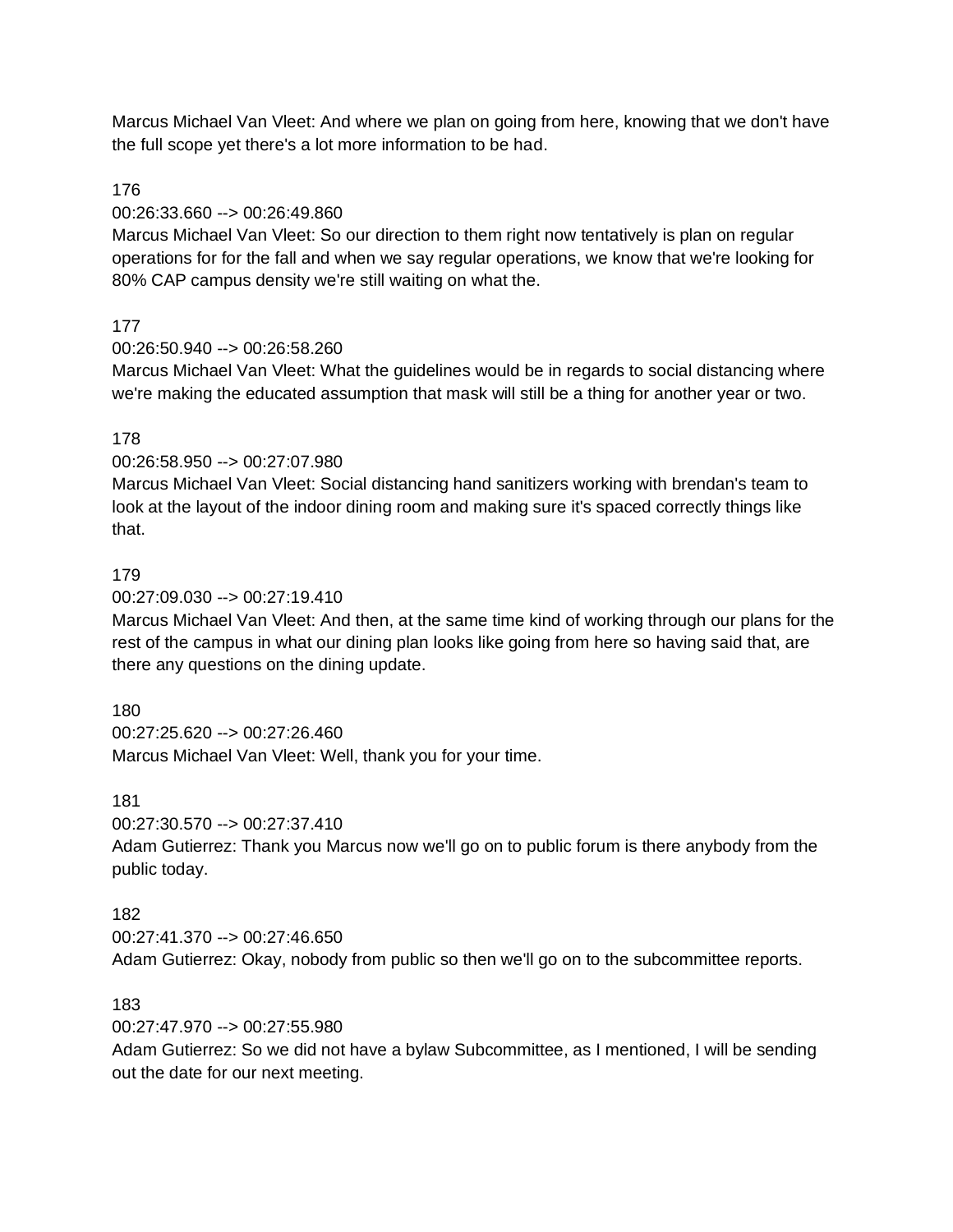00:27:57.030 --> 00:28:01.260 Adam Gutierrez: Probably pretty soon here definitely by the end of the week.

### 185

00:28:03.630 --> 00:28:06.960 Adam Gutierrez: And in that committee, as I mentioned before we'll look at the.

### 186

00:28:10.590 --> 00:28:13.740 Adam Gutierrez: will look at the was a memorandum.

### 187

00:28:15.960 --> 00:28:19.590

Adam Gutierrez: Of the honorarium, so I will be looking at the honorarium for.

### 188

00:28:21.150 --> 00:28:34.020

Adam Gutierrez: Meeting participation and wills we're going to evaluate what we can do as a board to encourage or incentivize participation during.

### 189

00:28:34.590 --> 00:28:51.060

Adam Gutierrez: These meetings, the Finance Committee is a very crucial part of what we do here at the hub, and it affects not only us but it affects the future generations of the board, so the more involvement that we have in the more input that we have.

### 190

00:28:52.110 --> 00:29:03.360

Adam Gutierrez: The more we as a board can begin to understand what our goal is here, and where are we heading in the future, and if there.

### 191

00:29:04.230 --> 00:29:12.570

Adam Gutierrez: Are opinions that we're not considering, then we would like those brought forward to us, I know that we have a lot of.

### 192

00:29:13.290 --> 00:29:22.110

Adam Gutierrez: Students on the board, who are in a SEC are and GSA you know talk to your constituents, what would what would they like to see it.

193 00:29:22.890 --> 00:29:34.140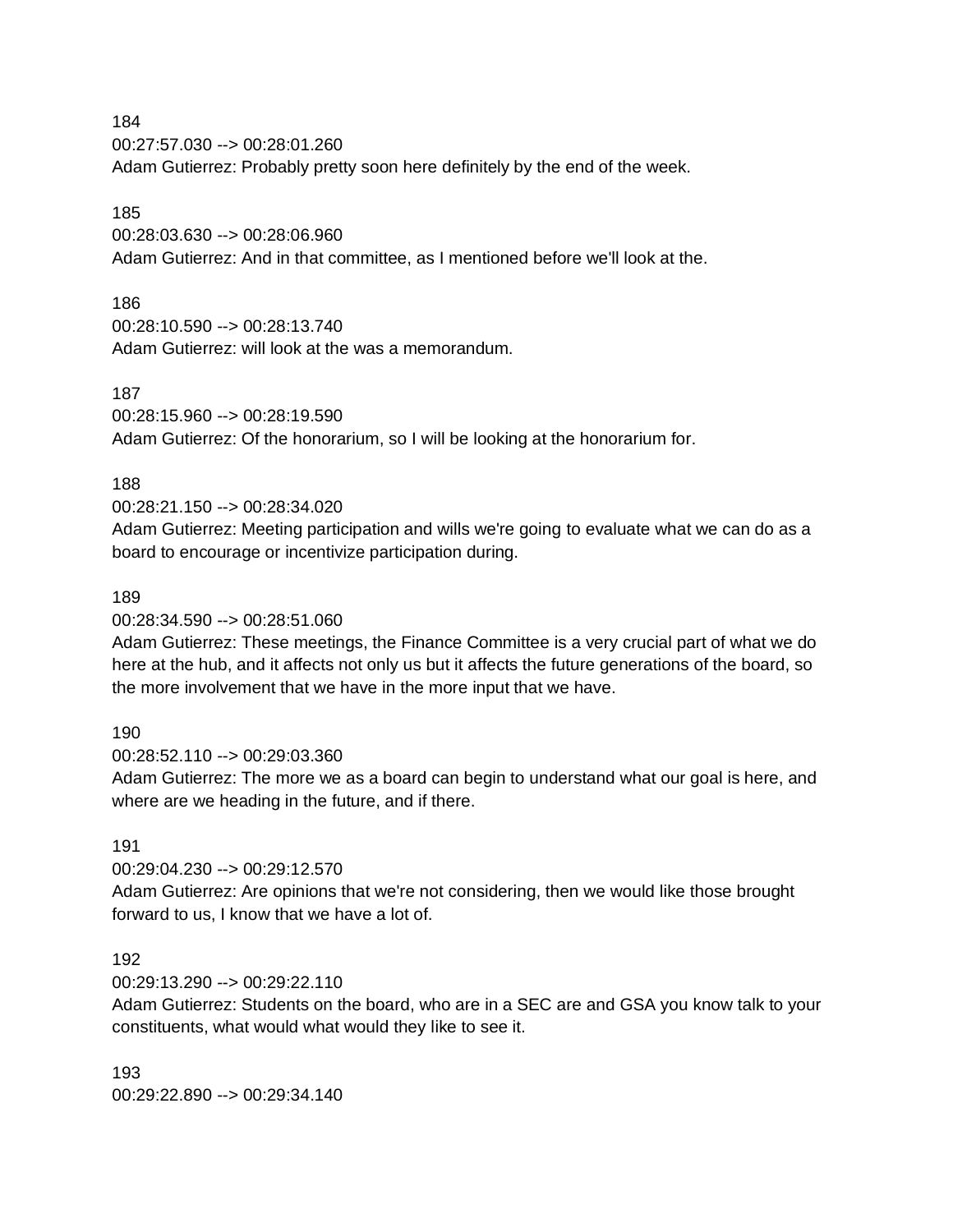Adam Gutierrez: At the hub, and then, if you can't make it to one of the meetings you can always feel free to send an email to me or Brendan and we'll do our best to get back to you I usually try.

### 194

00:29:34.860 --> 00:29:42.510

Adam Gutierrez: To get back to emails within a business day if I see it right away and i'm on my computer i'll definitely reply right away.

## 195

00:29:44.400 --> 00:29:51.660

Adam Gutierrez: But yeah so that's what we'll be looking at for April and then we'll have more to report by May and then.

### 196

00:29:53.370 --> 00:30:03.960

Adam Gutierrez: So for the finance subcommittee I know Brendan went over a little bit more in depth, I can tell you from my experience what I had mentioned.

197 00:30:05.010 --> 00:30:07.200 Adam Gutierrez: To Brendan was about.

## 198

## 00:30:08.370 --> 00:30:22.350

Adam Gutierrez: Digital signage so that was something that I was interested in seeing it the hub and it's been something that I have brought forward before, but you know when you're walking around the hub there's those.

199 00:30:25.530 --> 00:30:26.370 Adam Gutierrez: there's like those.

## 200

00:30:27.510 --> 00:30:43.170

Adam Gutierrez: Not podiums are like kind of like a directory where there's usually student organization posters inside of that, instead of just having like one poster in there, at a time if we could find a way to digitize those then.

## 201

00:30:44.010 --> 00:30:56.130

Adam Gutierrez: We could have more student organizations getting exposure and more students just you know, knowing what's going on on campus and finding different ways to get involved so.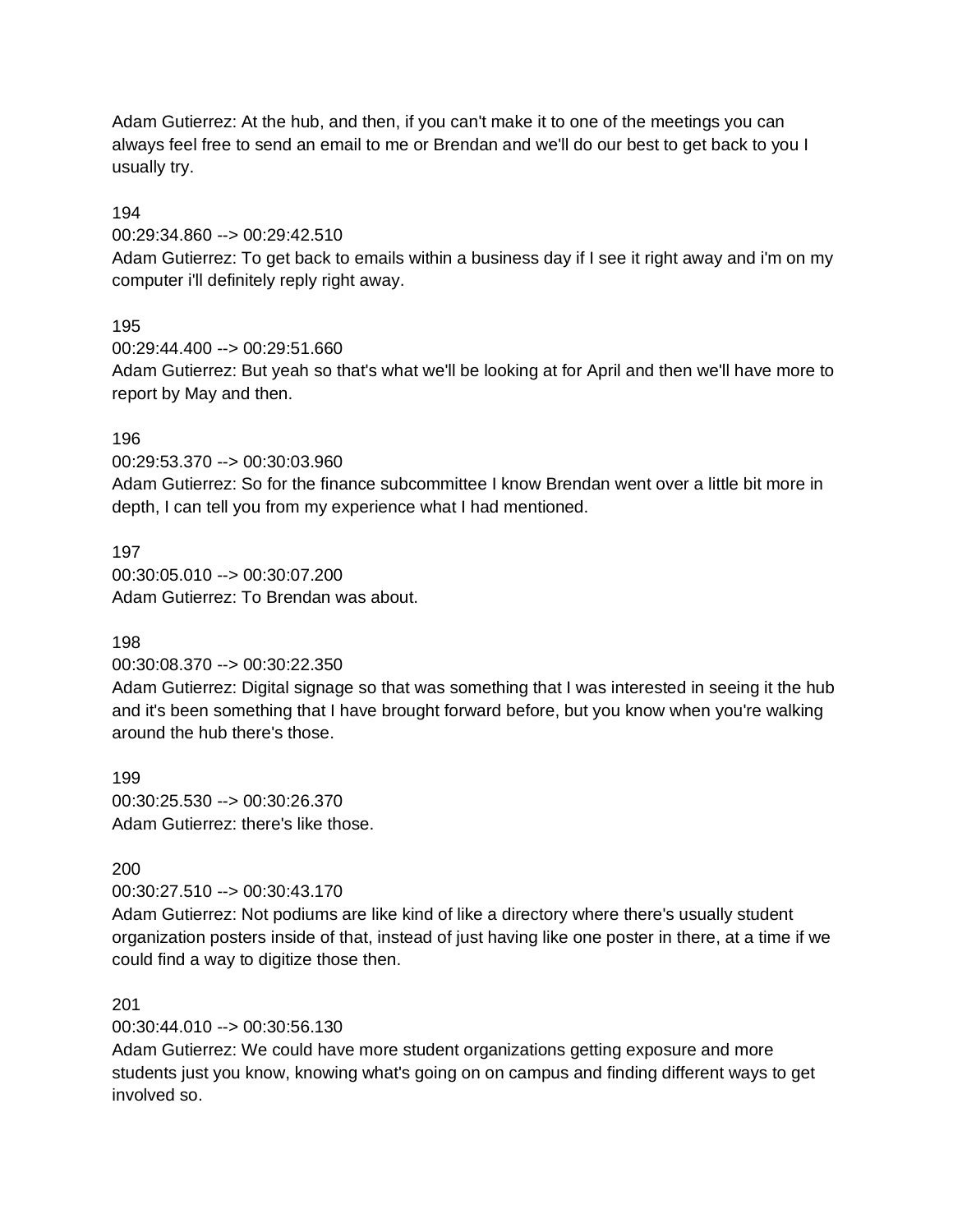00:30:57.630 --> 00:31:09.660

Adam Gutierrez: I don't know if that's going to happen, but it's something that we're currently looking into and it's just an example of a small idea that can just help to enhance your experience on campus.

#### 203

00:31:12.120 --> 00:31:25.800 Adam Gutierrez: And yeah so just to reiterate our next Finance Committee meeting will be Friday April April 23 at noon i'll be sending out the invites for that that week.

## 204

00:31:28.080 --> 00:31:29.040 Adam Gutierrez: and

#### 205

00:31:32.790 --> 00:31:38.550 Adam Gutierrez: that's going to cover the subcommittee reports do we do we have any questions.

### 206

00:31:46.560 --> 00:31:47.940 Adam Gutierrez: And thank you brandon for the update.

#### 207

00:31:53.070 --> 00:31:57.840 Adam Gutierrez: Okay, and if there are no other questions we're going to go.

### 208

00:32:01.260 --> 00:32:05.700

Adam Gutierrez: So there's no all business, we have no new business to discuss.

### 209

00:32:06.990 --> 00:32:12.510 Adam Gutierrez: What anybody on the board like to give any announcements anything going on.

### 210 00:32:13.920 --> 00:32:16.560

Adam Gutierrez: Today, or within the next month that they'd like to share.

### 211 00:32:21.330 --> 00:32:22.260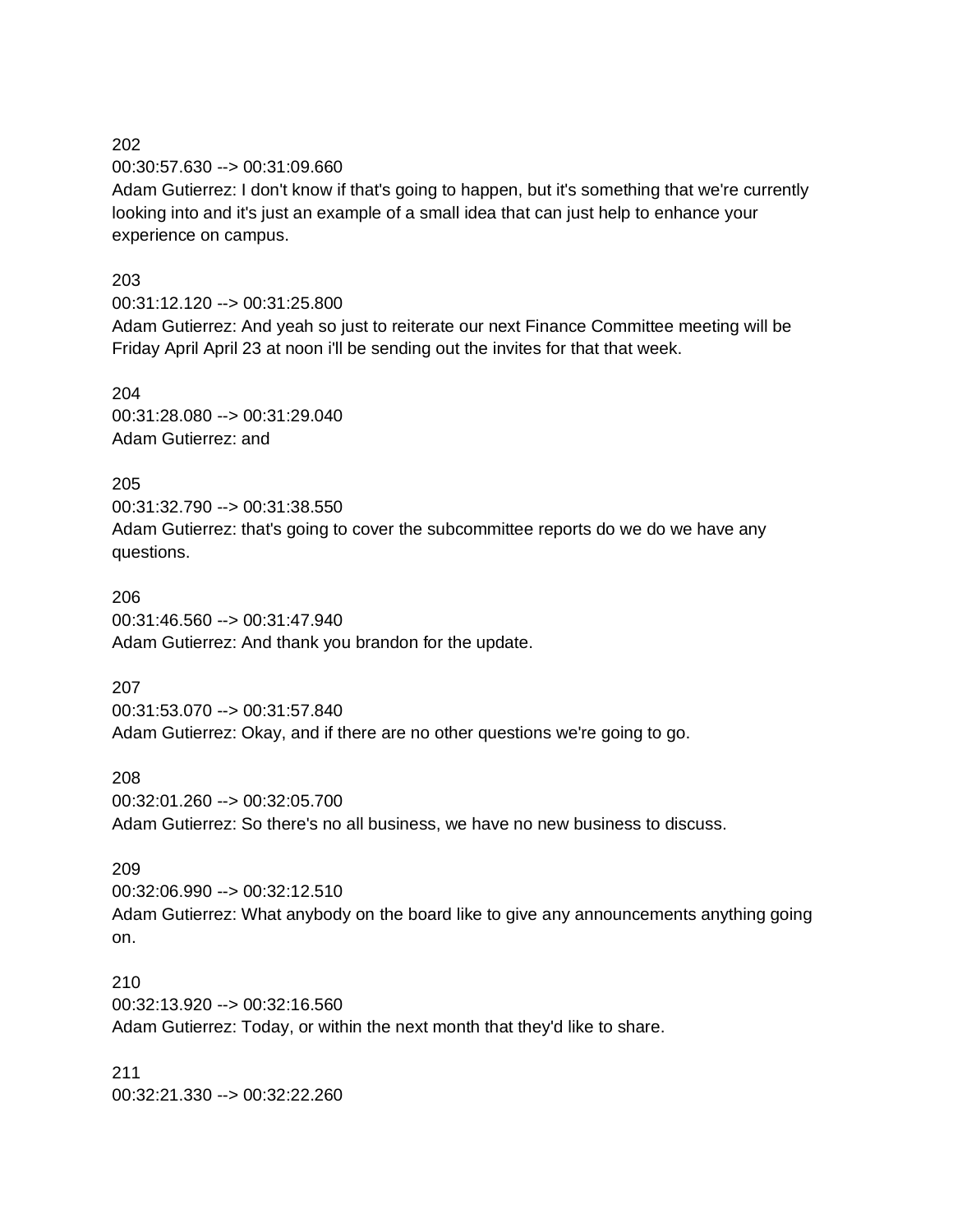Alex Ruiz: more of a question.

212 00:32:23.490 --> 00:32:27.210 Alex Ruiz: Sorry Brendan if I missed it, I was wondering if if there's.

# 213

00:32:28.500 --> 00:32:39.210

Alex Ruiz: You know, with with the plan to return to campus I was wondering if there's any plans for the student success building to be available.

214 00:32:40.860 --> 00:32:42.240 Alex Ruiz: For an update.

### 215

00:32:43.980 --> 00:32:54.270 Alex Ruiz: Maybe just even when we returned a campus or maybe before we returned to campus it would be great to see what will be you know of the building.

### 216

00:32:56.250 --> 00:33:03.480

Alex Ruiz: And stuff like that, because I think that that'll be one you know with the construction in the middle of campus and in the hub being there.

### 217

00:33:04.710 --> 00:33:07.170 Alex Ruiz: I think that that might be something will we're not used to.

218

00:33:08.940 --> 00:33:12.750 Brendan O'Brien: yeah so the success Center I took a tour.

### 219

00:33:13.860 --> 00:33:17.430 Brendan O'Brien: Two weeks ago, because is that a point where they're actually starting to put in the walls.

220 00:33:17.430 --> 00:33:17.730 and

221 00:33:18.960 --> 00:33:24.030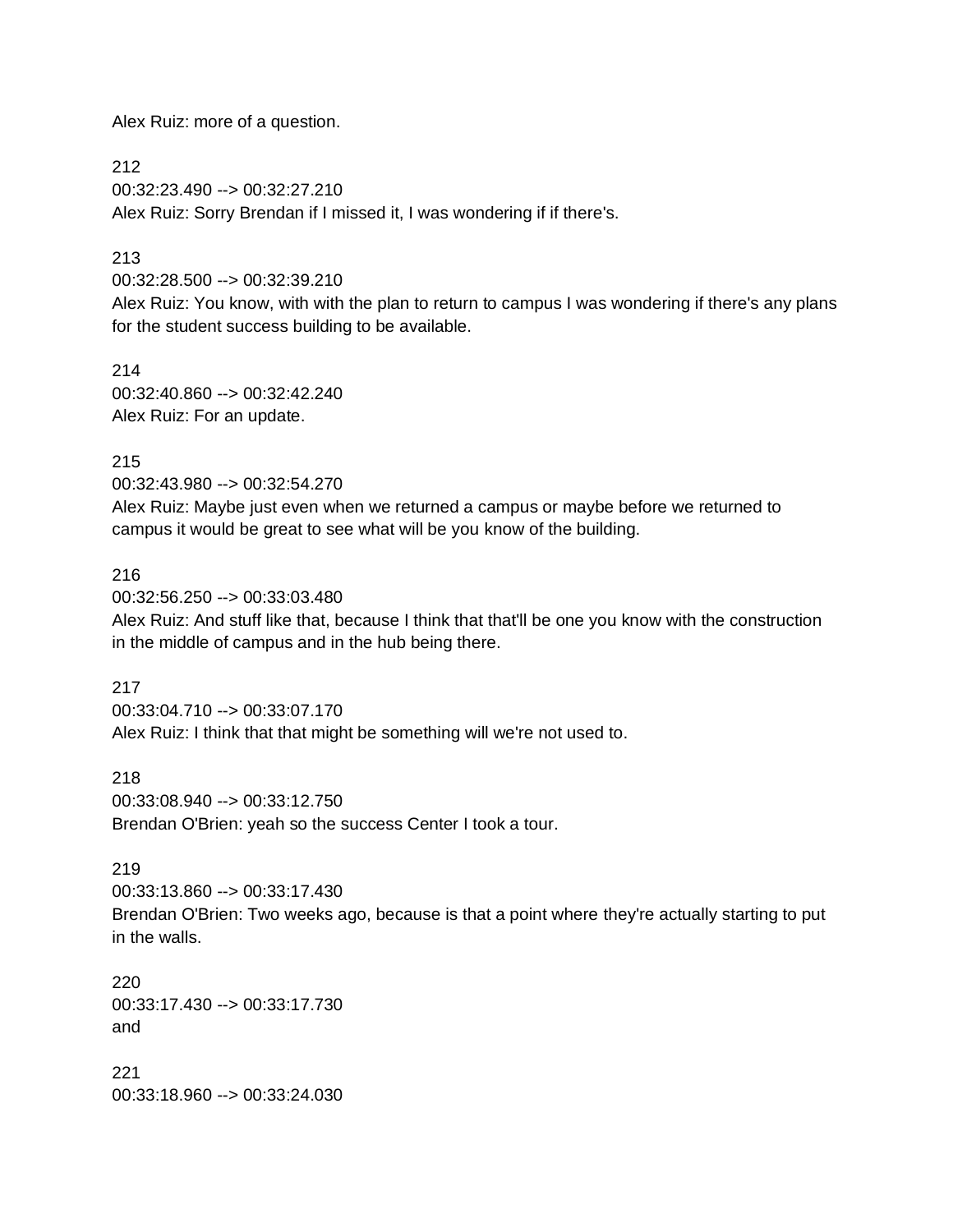Brendan O'Brien: framing it out, it looks awesome and there will be an opportunity i'm hoping.

222

00:33:25.110 --> 00:33:33.810

Brendan O'Brien: For the Board and the next month, not everybody we're still not there yet, but I will send out an email first come, first served.

## 223

00:33:34.650 --> 00:33:40.080 Brendan O'Brien: To try to get at least three or four of you on a tour of that space, if you are interested.

# 224

00:33:40.410 --> 00:33:48.420

Brendan O'Brien: If you are comfortable coming to campus and do your daily wellness check and all the other fun things that i'll go through with you in order to be on campus.

# 225

00:33:49.200 --> 00:34:01.230

Brendan O'Brien: For those of you who aren't able to make it i'll make sure to take pictures and some video to share as well, so that you can see it, and in terms of where the schedule is.

# 226

00:34:01.980 --> 00:34:14.190

Brendan O'Brien: It still on track to be open for fall in May, maybe do not hold it to me, but maybe open earlier than that, pending, you know if things are stay on track.

## 227

00:34:14.610 --> 00:34:17.940 Brendan O'Brien: And there would be some time for next year's board.

## 228

00:34:18.240 --> 00:34:26.520 Brendan O'Brien: Hopefully, by that point if things continue to progress positively, then I can bring more view into the site and before it opens.

# 229

00:34:26.730 --> 00:34:32.820

Brendan O'Brien: and see the furniture that it's furniture is not in yet it's still being like I said it's a construction site it's an active construction site.

230 00:34:33.570 --> 00:34:49.290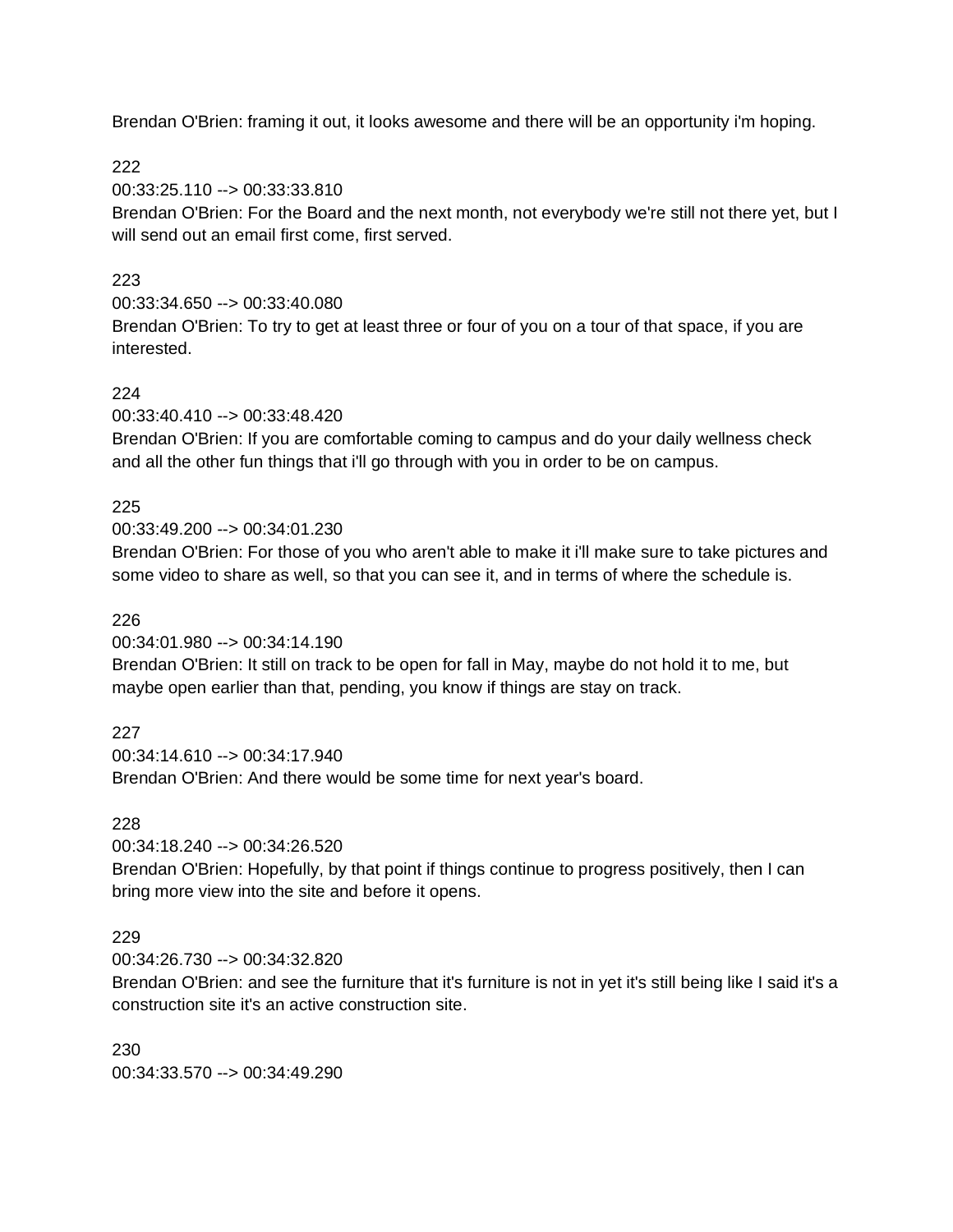Brendan O'Brien: So it's not pretty but it looks really impressive so when it gets to that more completed phase, then we should be in a better position to bring more folks in, and we are already on track to have classes in those multipurpose rooms, as we discussed.

### 231

00:34:50.430 --> 00:35:02.580

Brendan O'Brien: Over the summer and in the fall working that out with the provost office we are applying the same scheduling and event and gathering guidance to the success Center so there will be separate.

### 232

00:35:04.020 --> 00:35:13.770

Brendan O'Brien: processes in terms of that building, but they will fall with the hub, is doing to make it as consistent as possible, and we are finalizing.

### 233

00:35:14.490 --> 00:35:21.840

Brendan O'Brien: The operating hours for fall, just to be again match it up with whatever the campus expectations are for when we come back so.

### 234

00:35:22.320 --> 00:35:28.200

Brendan O'Brien: Yes, I would love to bring more of you in, so I think if we can keep that in mind for next month.

### 235

00:35:29.070 --> 00:35:35.790 Brendan O'Brien: I know, Adam hasn't been able to make it to the last few so but i've got a schedule, so it looks like we would do it on a Friday morning.

### 236

00:35:36.120 --> 00:35:42.870

Brendan O'Brien: So keep that in mind if that works for folks if it doesn't you know I can you know, certainly do more tours camp will be on campus more often.

## 237

00:35:43.740 --> 00:35:53.550

Brendan O'Brien: This quarter and heading into summer so i'm we're around to kind of do that part of the tour with our project manager as well, so more to come, but yes, it is, it is moving along and maybe open before the ball.

238 00:36:01.500 --> 00:36:08.010